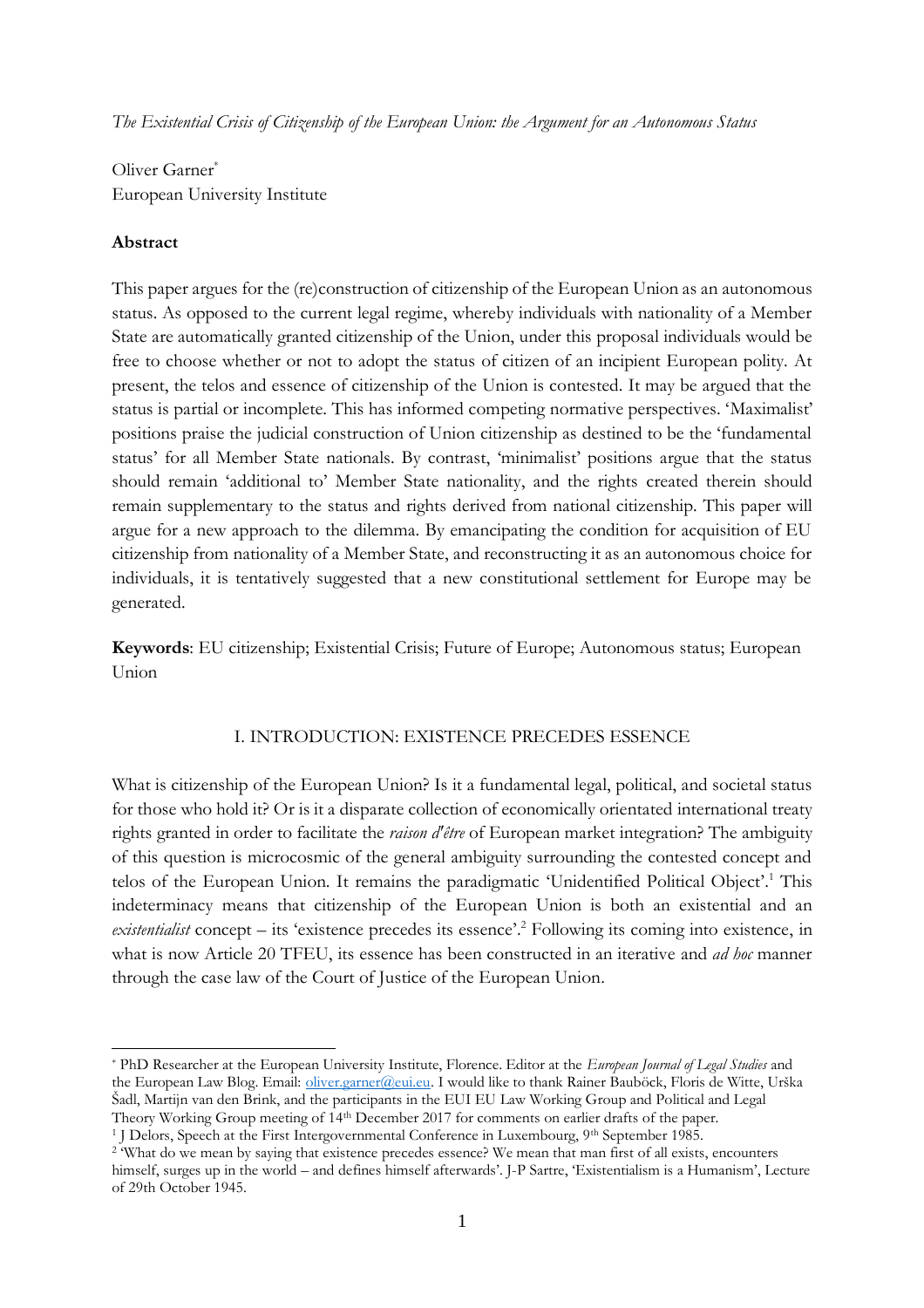Such *avant-garde* application of law was praised in the hubristic afterglow of Maastricht and the Eastern expansion in the 1990s and 2000s. However, in the last decade, the manifold failures of the Union have provoked a prevailing nausea. Crises – constitutional, financial, humanitarian, and most recently secessionist – have agglomerated and become endemic: the European Union now finds itself in existential crisis.<sup>3</sup> Such crisis over existence and essence spreads also to citizenship. The 'constructive' nature of citizenship now looks precarious rather than progressive. At the micro-level, a shift in the case law of the CJEU to a more restrictive interpretation of the ambit of EU citizens' rights has provoked uncertainty for individuals and claims of inequity from academics. At the macro-level, the looming loss of the status for every national of the United Kingdom as a result of the Member State's withdrawal has shattered the Court's idealistic vision that citizenship of the Union is set to become *the* fundamental status for the peoples of Europe.<sup>4</sup> This contestation could have come to a crescendo if the Court of Justice of the European Union were called upon to determine whether nationality of a Member State is a necessary condition for the retention of the status in the same way that it is a condition *sine qua non* for its acquisition. On 7<sup>th</sup> February 2018, in proceedings brought by UK nationals resident in the Netherlands, the Amsterdam District Court made the decision to refer to the Court of Justice the question of whether the withdrawal of the United Kingdom automatically leads to the loss of EU citizenship for that Member State's nationals. <sup>5</sup> This could have precipitated the authoritative pronouncement of a settled and binding definition of the existential status. However, on  $19<sup>th</sup>$  June 2018, the decision to refer these questions was reversed on appeal on the basis that the claims were not yet 'sufficiently concrete'.<sup>6</sup> Regardless of the outcome of this specific case, disquiet remains regarding the normative legitimacy of a judicial body fulfilling such a constitutive role.

This paper will provide an argument for the future of citizenship of the Union as an autonomous status. In Section II, four eras in the self-development of the existential status will be presented. In Section III, the different academic positions on the essence of citizenship will be analysed. These will be categorised according to a reductive dichotomy between 'maximal' and 'minimal' approaches. This will inform the proposal in Section IV for a third normative approach advocating the creation of citizenship as an autonomous status for those who choose to constitute themselves as a European people. Within such a proposal, an individual's 'nationality' is recognised as an immutable element of their facticity. By contrast, an individual's 'citizenship' is construed as a choice that falls within the ambit of the existential freedom that every individual possesses, and may choose to exercise in order to constitute themselves into a collective. It is envisaged that the creation of such a status would be generative of a new constitutional settlement for Europe. This

 $\overline{a}$ 

 $5 \text{ C}/13/640244$  / KG ZA 17-1327 of the Rechtbank Amsterdam of 7<sup>th</sup> February 2018 – NL: RBAMS: 2018:605. Accessible at: https://uitspraken.rechtspraak.nl/inziendocument?id=ECLI:NL:RBAMS:2018:605. For an English translation see https://waitingfortax.com/2018/02/13/decision-of-the-district-court-in-amsterdam/; see also comment at [<http://europeanlawblog.eu/2018/02/19/does-member-state-withdrawal-from-](http://europeanlawblog.eu/2018/02/19/does-member-state-withdrawal-from-the-european-union-extinguish-eu-citizenship-c13640244-kg-za-17-1327-rechtbank-amsterdam-the-amsterdam-case/)

[the-european-union-extinguish-eu-citizenship-c13640244-kg-za-17-1327-rechtbank-amsterdam-the-amsterdam-](http://europeanlawblog.eu/2018/02/19/does-member-state-withdrawal-from-the-european-union-extinguish-eu-citizenship-c13640244-kg-za-17-1327-rechtbank-amsterdam-the-amsterdam-case/) $\csc/$ .

<sup>3</sup> A-J Menendez, 'The Existential Crisis of the European Union' in 'Special Issue: Regeneration Europe' (2013) 14 (5) *German Law Journal* 453.

<sup>4</sup> For more detailed discussion of this phenomenon, see O Garner 'After Brexit: Protecting EU citizens and citizenship from Fragmentation' EUI Law Working Paper 2016/22.

<sup>6</sup> C/13/640244/ KG ZA 17-1327 of the Rechtbank Amsterdam of 19th June 2018 - NL:GHAMS:2018:2009. Accessible at:

[https://uitspraken.rechtspraak.nl/inziendocument?id=ECLI:NL:GHAMS:2018:2009&pk\\_campaign=rss&pk\\_medi](https://uitspraken.rechtspraak.nl/inziendocument?id=ECLI:NL:GHAMS:2018:2009&pk_campaign=rss&pk_medium=rss&pk_keyword=uitspraken) [um=rss&pk\\_keyword=uitspraken](https://uitspraken.rechtspraak.nl/inziendocument?id=ECLI:NL:GHAMS:2018:2009&pk_campaign=rss&pk_medium=rss&pk_keyword=uitspraken)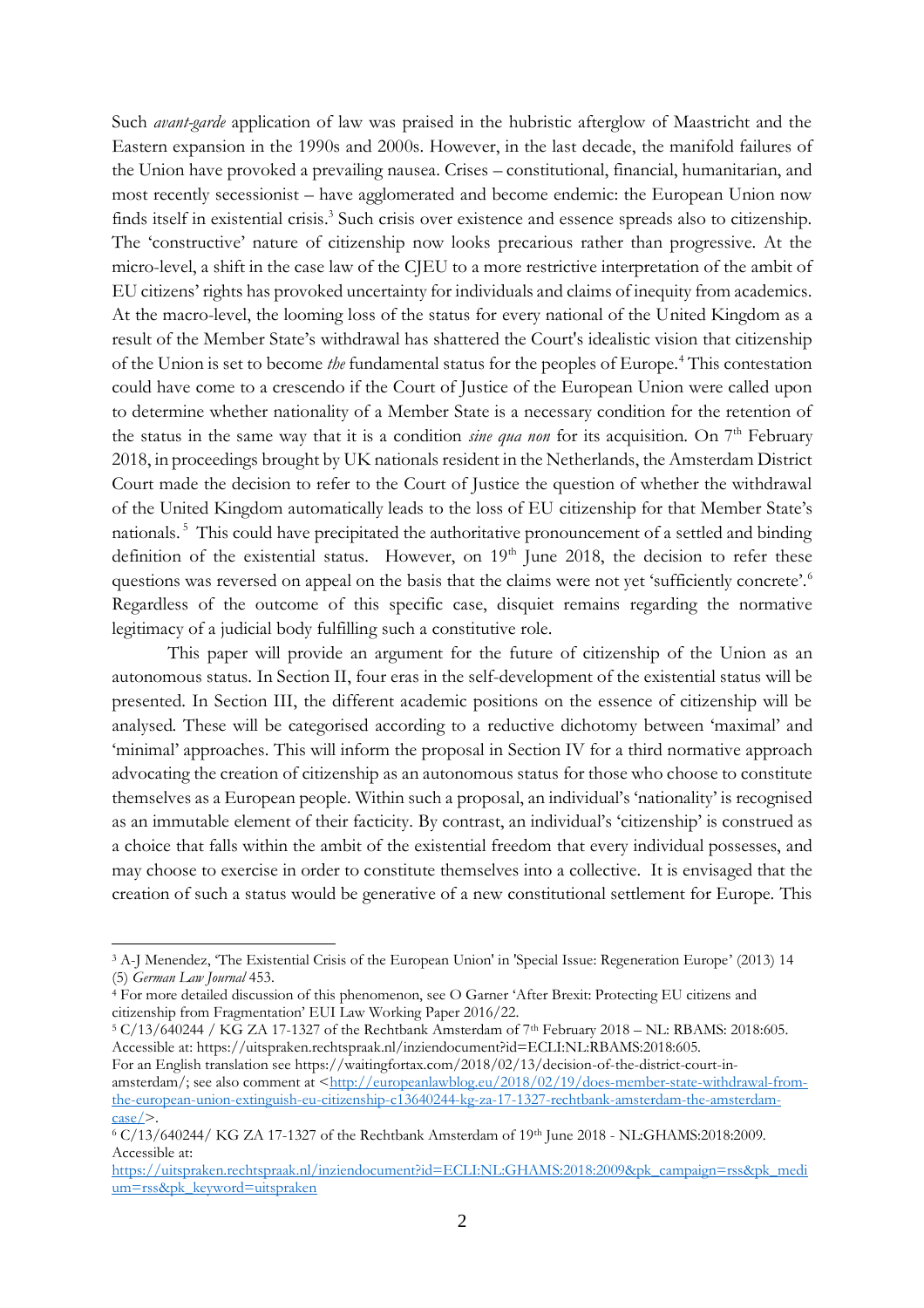would allow for the definition of the essence of European citizenship by those who choose to hold it, two decades after its coming into existence.

# II. THE FOUR ERAS OF EU CITIZENSHIP: FROM AN INCIPIENT ESSENCE TO **REGRESSION**

This section will identify four eras in the development of citizenship of the European Union. Such categorisation is useful for establishing the current essence of the status. In turn, this orientates the arguments for future development. These eras are: (i) the pre-Maastricht 'incipient status' era in which the disparate threads of the individual's legal status in EU law were developed; (ii) the post-Maastricht 'scepticism' era in which these threads were agglomerated into the holistic status of a 'citizenship' that was perceived as deficient; (iii) the post-*Rudy Grzelczyk* 'fundamental destiny' era in which the Court of Justice actively constructed the substance of citizenship, and (iv) the post-*Dano* 'regression' era in which decisions of the Court of Justice limiting the ambit of rights for Union citizens have been fiercely criticised on the basis of their perceived injustice. These eras are indicative of a status that undergoes an iterative process of self-definition, development, and change in a manner comparable to philosophical existential views on the malleability of human nature. This suggests that EU citizenship is capable of entering a new era predicated upon autonomy and the choice of individuals to become the constituent subjects of a new European constitutional order.

## *A. The 'incipient' era*

Although it has been suggested already that the existence of EU citizenship precedes its essence, it is possible to identify some incipient threads of this essence in the era preceding the creation of the status in 1992. Carlos Closa has argued that an 'incipient and partial form of citizenship was being developed in parallel to two facts: the rights that the progressive completion of the internal market…granted to individuals…and the need to differentiate between those individuals from citizens of non-Member States'. <sup>7</sup> This first element captures how individuals, as a result of the integration process between their Member States, became the passive recipients of the legal right of free movement that would come to form the ostensible 'core' <sup>8</sup> of citizenship. The second element pertains to the political requirement to establish boundaries between those who belong in a community and those who do not. The generation and definition of these boundaries is a crucial aspect of the constituent role of individuals in constructing and legitimating constitutional orders.<sup>9</sup> However, the reason why this status was only *partial* is because the granting of the first dimension of legal rights was not predicated on the generation of boundaries on the basis of equality between all of the nationals of the Member States. Instead, internal boundaries were perpetuated by which only those with the recognised autonomous sub-status of 'worker' could enjoy the full ambit of legal rights to free movement.<sup>10</sup>

<sup>7</sup> C Closa, 'The Concept of Citizenship in the Treaty on European Union' (1992) 29 (6) *Common Market Law Review* 1137, pp 1139–1140.

<sup>8</sup> F de Witte, R Bauböck and J Shaw (eds), 'Freedom of Movement under Attack : Is It Worth Defending as the Core of EU Citizenship?' RSCAS Working Paper 2016/69.

<sup>9</sup> See H Lindahl, *Fault Lines of Globalization: Legal Order and the Politics of A-Legality* (Oxford University Press, 2013). <sup>10</sup> Article 45 TFEU.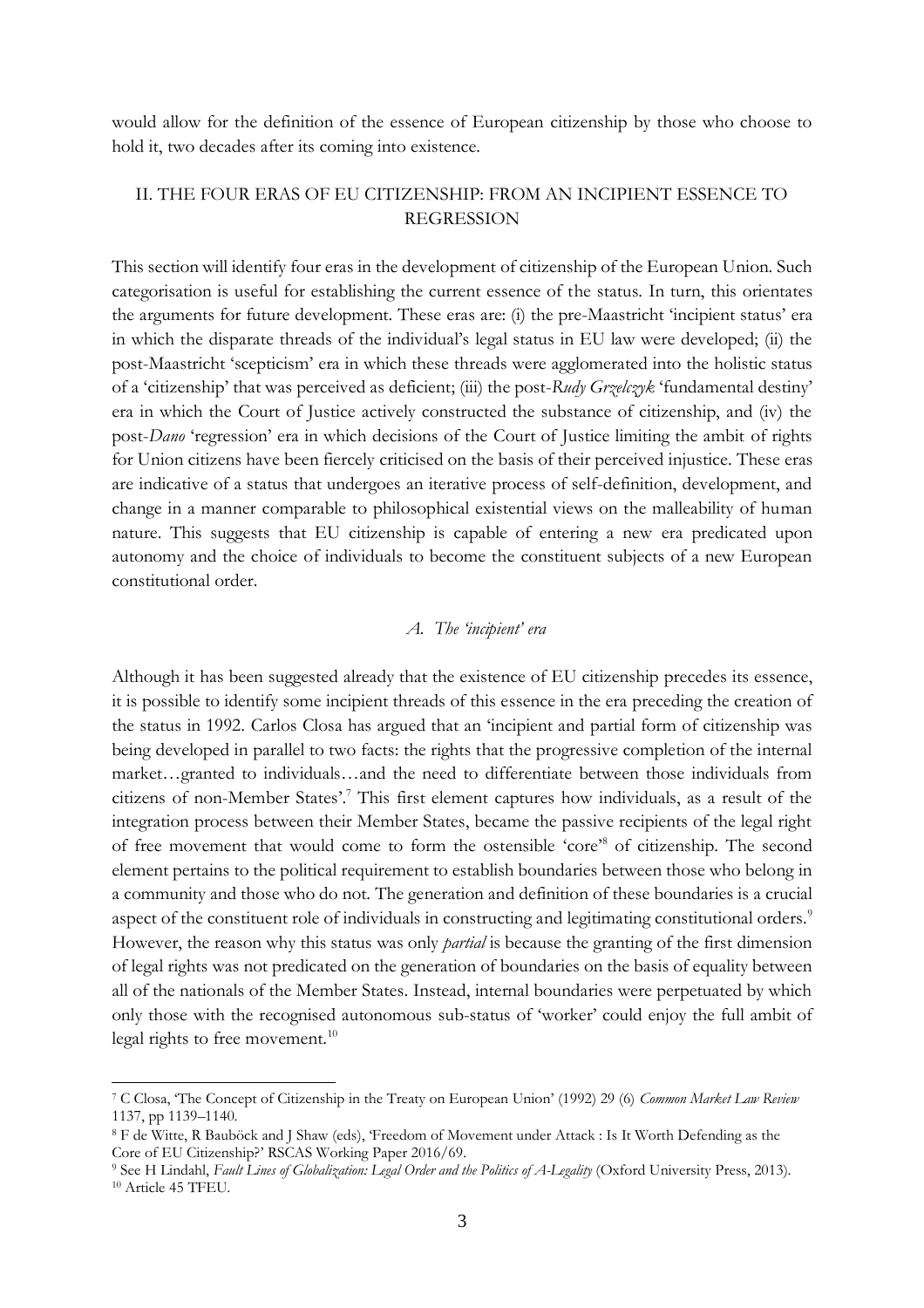Before 1992 the status and rights of individuals in the European legal order were an instrument to achieve the goals of the then-Community's micro-economic constitution $11$  rather than being a self-constituted existential status of belonging. Therefore, the rights of individuals who did not fulfil the condition of economic activity, as defined in the Court of Justice's case law,<sup>12</sup> were determined in a piecemeal manner through secondary legislation.<sup>13</sup> Although this extended and codified the rights of free movement to the further sub-statuses of students and the retired, the stratification along the lines of financial capability was perpetuated by the condition that such individuals must have sufficient resources to avoid becoming a burden on national social assistance systems.<sup>14</sup> On the input side of the political rights which enable individuals to participate as subjects in the formulation of legal norms, the status of Member State national fell far short of fulfilling the basic condition of equality necessary to sustain a polity. No harmonisation existed regarding the rights of individuals to vote in local and European elections in a Member State other than their own before 1992. Furthermore, before the Council Act of 1976<sup>15</sup> by which universal suffrage was established for the European Parliament, individuals were not even directly represented in the creation of norms in the Union legal order. Even after the change was made to direct election to the European Parliament from national parliaments electing representatives, the Act left the determination of the definition and scope of voting rights to the Member States.

Therefore, an asymmetry existed between the incipient citizen of the European Union as a passive beneficiary and object of the legal rights that would facilitate their instrumental integration into other societies, and the incipient citizen as the active political subject with control over the destiny of how these legal norms are formulated and applied. The approaches to the creation of a holistic status of citizenship of the Union that would address this asymmetry may be categorised according to whether they advocated citizenship as an incremental agglomeration of the pre-existing legal and political benefits accruing to nationals of the Member States,<sup>16</sup> or whether they emphasised the creation of citizenship anew as an autonomous status.<sup>17</sup> The final shape of the status in the Treaty of Maastricht may be regarded as a compromise between these two positions. This will be explicated in the section below. The nature of this compromise can help to explain how the academic reaction to citizenship changed drastically from initial sceptical dismissal to celebration in the following two eras.

#### *B. The 'scepticism' era*

Closa divides the constitutionalisation of citizenship of the Union at Maastricht into three parts: a definition of the status, the catalogue of rights attached to the condition of citizenship, and a

<sup>11</sup> See K Tuori, *European Constitutionalism* (Cambridge University Press, 2015) ch 5.

<sup>12</sup> See, *inter alia*, *Hoekstra v Administration of the Industrial Board for Retail Trades and Businesses,* C-75/63 EU: C: 1964: 19; *Brian Francis Collins v Secretary of State for Work and Pensions,* C-138/02 EU:C:2004:172.

<sup>13</sup> Council Directive (EEC) No 90/364 on the right of residence: [1990] OJ L180/26; Council Directive (EEC) No 90/65 on the right of residence for employees and self-employed persons who have ceased occupational activity [1990] OJ L189/17; Council Directive (EEC) No 90/36 on right of residence for students: [1990] OJ L180/30. <sup>14</sup> Article 1 of Council Directive (EEC) No 90/364:[1990] OJ L180/26.

<sup>&</sup>lt;sup>15</sup> Act concerning the election of the Members of the European Parliament by direct universal suffrage OJ L278/5.

<sup>&</sup>lt;sup>16</sup> The position of the Dublin European Council of 1990, see note 7 above, p 1154: '[The European Council] endorsed the development of the concept from the limited form of citizenship already existing within the EC and not created *ex novo*'.

<sup>&</sup>lt;sup>17</sup> The position of the Spanish delegation, see ibid: 'the creation of a new instance of political power, i.e the Union, would require the definition of rights and duties of the affected individuals, as happens in national states'.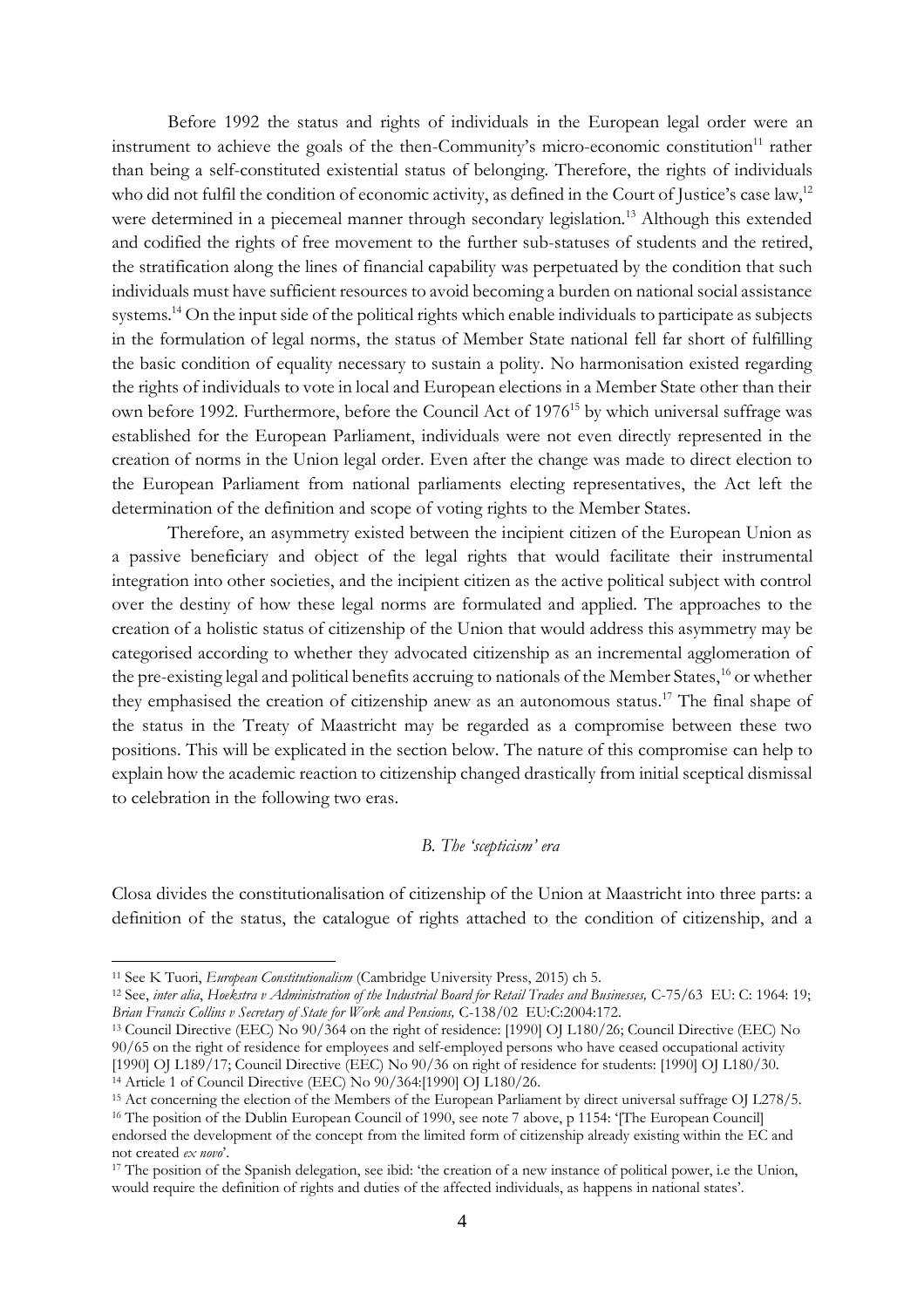procedure for future development of this Part of the Treaty.<sup>18</sup> The substance of this tripartite division is now incorporated in Article 9 TEU and Article 20 TFEU. Article 8(1) of the Treaty of Maastricht declared that: 'Citizenship of the Union is hereby established. Every person holding the nationality of a Member State shall be a citizen of the Union'. Predication upon nationality of a Member State means that no direct connection was created between the individual and the European Union constitutional order. Instead, the Member States remained the interface for the acquisition and functioning of the status. Thus, this passive acquisition may be regarded as a grand gesture of inclusion of all Member State nationals under one status. However, in addition to strengthening the second-class status of Third Country Nationals,<sup>19</sup> this inclusive move may also be argued to have led to the perceived *exclusion* of those individuals who rely on their Member State nationality as their fundamental status for the pursuit of fulfilment. It may be suggested that such individuals perceived their passive acquisition of EU citizenship and its consequent development as detrimental to rather than empowering of their own capacity for political selfdetermination. This is exacerbated by the fact that the rights created by citizenship focused on free movement and the political rights to vote in local and European elections to enable the integration of mobile individuals, thus weighing the substance of citizenship against those individuals who do not exercise these rights.

The catalogue of the rights that constitute the substance of citizenship are the right to move and reside freely within the territory of the Member States;<sup>20</sup> the right to vote and to stand as candidates in elections to the European Parliament and in municipal elections in the Member State of residence, under the same conditions as nationals of the State;<sup>21</sup> the right to enjoy, in the territory of a third country in which the individual's Member State is not represented, the protection of the diplomatic and consular authorities of any Member State on the same conditions as the nationals of that State;<sup>22</sup> and the right to petition the European Parliament, to apply to the European Ombudsman, and to address the institutions and advisory bodies of the Union in any of the Treaty languages and to obtain a reply in the same language.<sup>23</sup>

On an initial reading of the *prima facie* content of these rights, it may be argued that the new status was successful in eliminating the divergences in the treatment of nationals of the Member States in both the political input and the legal output dimensions. The integration rights that individuals may rely upon in the territories of other Member States are no longer explicitly limited to certain sub-categories, but are linked to the holistic condition of citizen. Furthermore, the rights of participation in European and local elections have been explicitly made subject to non-discrimination on the basis of nationality, thus instituting a bare minimum level of equality of treatment as a political subject. The capacity to rely upon the consular protection of another Member State whilst outside the territory of the Union on the same condition as national citizens can be seen as providing a unified external face to the Union's political and legal community, thus defining the inclusion of all Member State nationals. It is telling, however, that the right is only applicable when the EU citizen's home state does not have a consulate, thus emphasising the

<sup>18</sup> ibid, p 1157.

<sup>19</sup> On the 'citizenship-foreigner cleavage' see D Thym, 'Ambiguities of Personhood, Citizenship, Migration and Fundamental Rights in EU Law' in L Azoulai, S Barbou des Places and E Pataut (eds), *Constructing the Person in EU Law: Rights, Roles, Identities* (Hart Publishing, 2016) .

<sup>20</sup> Article 20(2)(a) and Article 21 TFEU.

<sup>21</sup> Article 20(2)(b) and Article 22 TFEU.

<sup>22</sup> Article 20(2)(c) and Article 23 TFEU

<sup>23</sup> Article 20(d) and Article 24 TFEU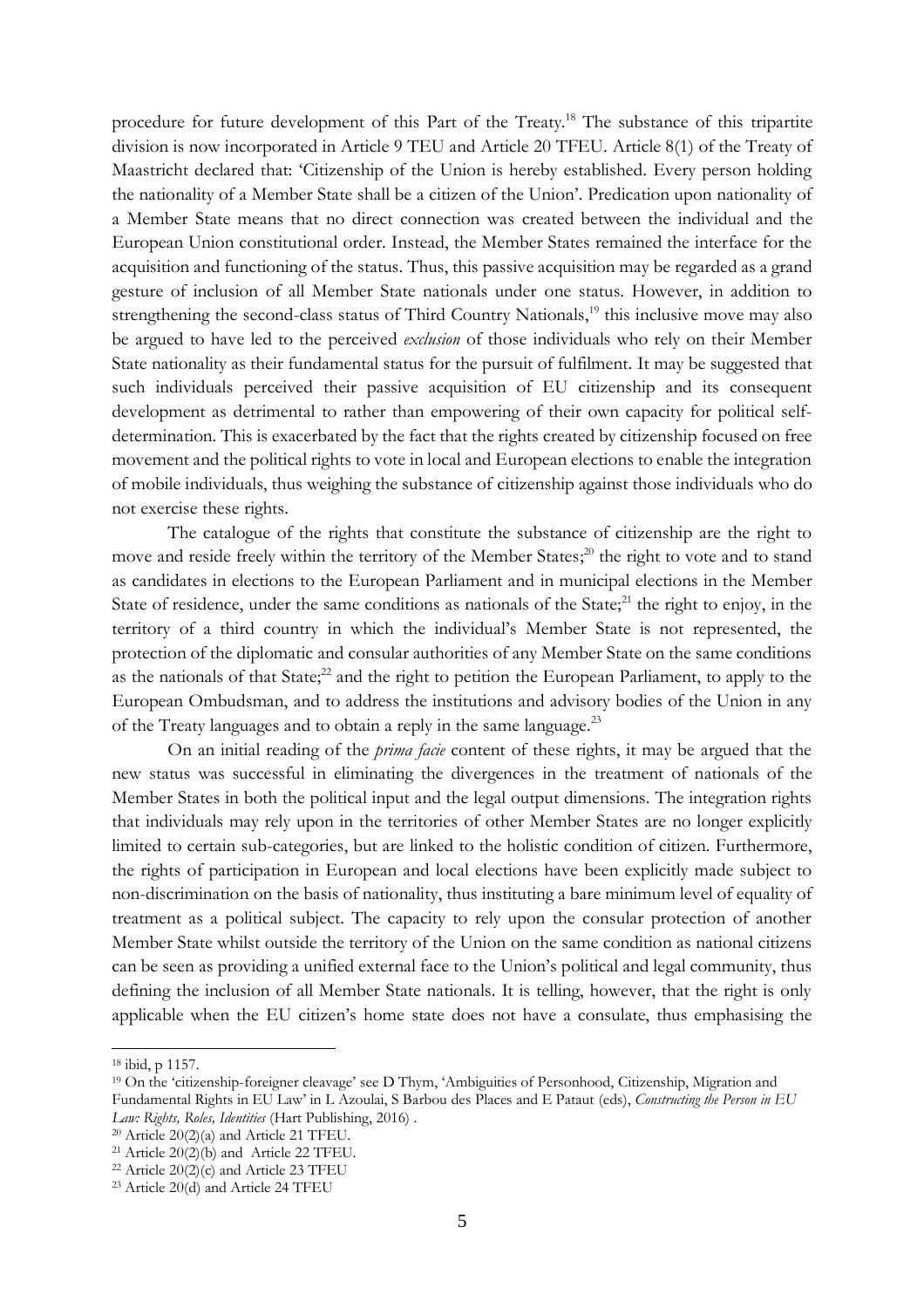primacy of the national bond and confirming the residual and supplementary nature of the benefits of EU citizenship. The right to petition the ombudsman and the European Parliament, which was born out of a desire to provide direct administrative routes for enforcing the rights of citizenship, can be understood as bolstering the status of EU citizens as objects and beneficiaries of EU law. It has been argued that these petition rights are superfluous as citizenship rights as they are duplicated and explicitly outlined as being enjoyable by 'any person' in what are now Articles 227 and 228 TFEU.<sup>24</sup> Although it is true that the text of Article 24 TFEU mirrors these provisions, the key added benefit seems to be that every citizen may write and receive a reply in one of the language outlined in Article 55(1) TEU: this citizenship right could therefore be reconstructed as a right to linguistic diversity. This re-emphasises the purpose of providing a basic minimum of equality within the input and output sides of norm formulation for all individuals holding the status of citizen through the elimination of the administrative burdens that may arise from the plurality of languages within the European Union.

However, it is important to note that the scope of these rights is subject to conditions. It may be argued that the equality of EU citizens is a rebuttable presumption. Article 20 outlines that the rights shall be exercised 'in accordance with the conditions and limits defined by the Treaties and by the measures adopted thereunder'. As will be seen, the secondary legislation which would implement the free movement rights of Union citizenship continued to preserve the cleavages along economic lines between Union citizens. This manifest itself in the qualitative and quantitative conditions imposed upon different categories of individuals. Furthermore, Article 22(1) details that the rights to vote and stand in local and European elections are subject to the possibility of derogation where 'warranted by problems specific to a Member States'. The capacity for the Union legislative process to impose limitations upon citizenship rights challenges the perspective that the status provides for legal and political equality between all European citizens. For this reason, the manner in which citizenship of the European Union was brought into existence was greeted by a sceptical reaction from academics, who emphasised the partial and deficient nature of the status.

Joseph Weiler provides a paradigmatically sceptical account, proposing that 'the Citizenship clause in the TEU is little more than a cynical exercise in public relations…[more] noteworthy by what it does not do that what it does'. <sup>25</sup> Weiler confronts the specific legal integration rights created by the status, arguing that the rights are limited to individuals 'not in their capacity as human beings, let alone citizens, but in their capacity as factors of production'.<sup>26</sup> The crux of Weiler's criticism is that positive law rights are insufficient to generate the thick normative conception of citizenship as belonging to a holistic collective detached from the economic productivity of the constituent individuals thereof. In attempting to create the state of consciousness and self-understanding of citizenship through law in the Treaty of Maastricht, it may be argued that the European Union placed the cart before the horse. Hans Ulrich Jessun d'Oliveira provides another famous soundbite: '[Union] citizenship is…almost exclusively a

<sup>24</sup> D Kochenov and M Van den Brink, 'Pretending There is No Union: Non-derivative *Quasi*-Citizenship Rights of Third Country Nationals in the EU' in D Thym and M Zoeteweij-Turhan (eds), *Rights of Third Country Nationals under EU Association Agreements* (Brill Nijhoff, 2015)

<sup>25</sup> J Weiler, 'Introduction' in Massimo La Torre (ed), *European Citizenship: An Institutional Challenge* (Springer, 1998), p 13.

<sup>26</sup> ibid, 13.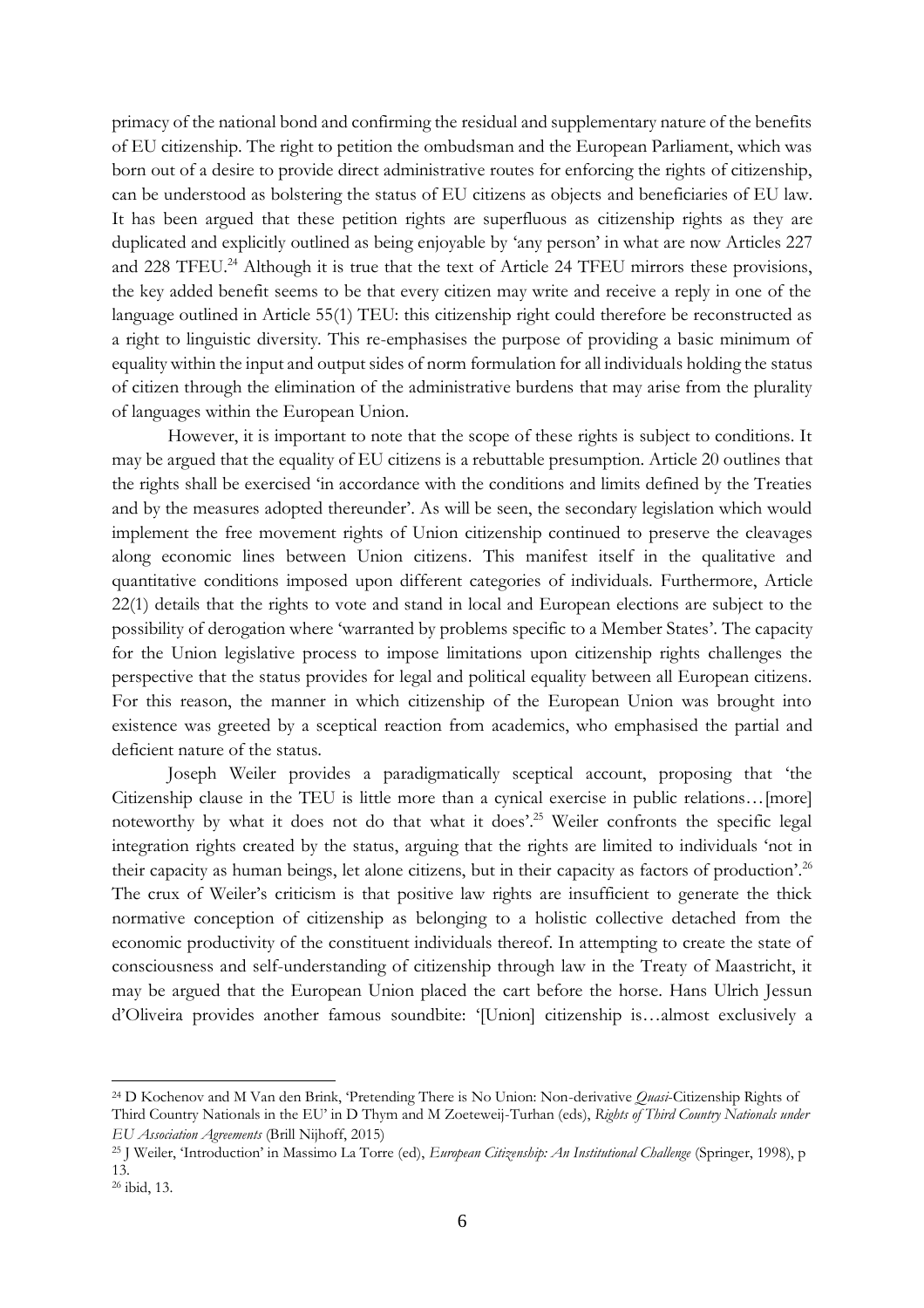symbolic plaything without substantive content'. <sup>27</sup> Jessun d'Oliveira's critique focuses more on the underdeveloped political dimension of citizenship.<sup>28</sup> He argues that the crystallisation of the notion of Union citizenship around free movement stands in contrast to the historical development of citizenship as accruing around the political rights of the individual.<sup>29</sup> In addition to the limited scope of rights, a defining feature of Union citizenship is the absence of duties, despite mention being made of this in Article  $20(2).^{30}$  Weiler assesses this phenomenon thus: 'rights are surely important, but in the classic discourse of citizenship surely duties, the things the polity asks of its members, are as critical as that which it gives them'. <sup>31</sup> The dismissal of European Union citizenship's birth at Maastricht by these scholars, amongst others, may be connected to their normative position<sup>32</sup> that citizenship *should* provide for a means of political belonging beyond the nation-state. The connection between such 'maximal' conceptions of citizenship and reactions to its development will be explored further in section III.

#### *C. The 'destiny' era*

Carlos Closa finishes his initial 1992 survey of the concept of citizenship with consideration of its future potential. He argues that what is now Article 25 TFEU provided a solid basis for the further enlargement of the catalogue of rights attached to citizenship, and that '[t]he institutional role for the development of the dynamic character of citizenship will be the determinant factor to produce a qualitative leap forward'.<sup>33</sup> However, rather that this institutional development occurring through the political means envisaged in Article 25 TFEU, the next era in the development of citizenship would instead be driven by the progressive adjudication of the Court of Justice of the European Union. The (in)famous dicta from 2001 that 'Union citizenship is destined to be the fundamental status of nationals of the Member State<sup>34</sup> would come to be the mission statement for the aspirational nature of Union citizenship. This would prove to be the *telos* by which the Court of Justice would orientate its interpretation of primary and secondary law in this period.

A preliminary observation pertains to the discrepancy in the volume of litigation and legislation between the free movement rights contained in Article 20(2)(a) TFEU, and the political rights contained within Article 20(2)(b) TFEU. The cases surveyed below arise exclusively from the exercise of the former right to move and reside freely. With regard to the right to vote and stand as candidates in local and European Parliamentary elections, the only case that may be regarded as 'major' is the *Matthews<sup>35</sup>* case brought before the European Court of Human Rights on the enfranchisement of citizens of the UK overseas territory of Gibraltar, which culminated in an

<sup>27</sup> J d'Oliveira, 'Union Citizenship: Pie in the Sky?' in Rosas and Antola (eds), 'A Citizen's Europe: In Search of a New Order' (Sage Publications, 1995), p 82.

<sup>28</sup> ibid, p 83.

<sup>29</sup> ibid.

<sup>30</sup> 'Citizens of the Union shall enjoy the rights and be subject to the duties provided for in the Treaties'. Article 20(2) TFEU. However, no such duties are derived from the Treaties.

<sup>31</sup> See note 25 above, p 14.

<sup>32</sup> Weiler argues that 'there is…immense promise…[for]…a demos understood in non-organic civic terms', ibid, p 16. Similarly, d'Oliveira argues that 'European citizenship may be useful as a laboratory for this procedural concept of proto-cosmopolitan citizenship' in J d'Oliveira, 'European Citizenship: Its Meaning, Its Potential' in R Dehousse (ed), 'Europe After Maastricht: An Ever Closer Union?' (Springer, 1994).

<sup>33</sup> See note 7 above, p 1168.

<sup>34</sup> *Rudy Grzelczyk v Centre public d'aide sociale d'Ottignies-Louvain-la-Neuve,* C-184/99, EU:C:2001:458.

<sup>35</sup> *Matthews v United Kingdom*, (Application no. 24833/94) (1999) 28 EHRR 361.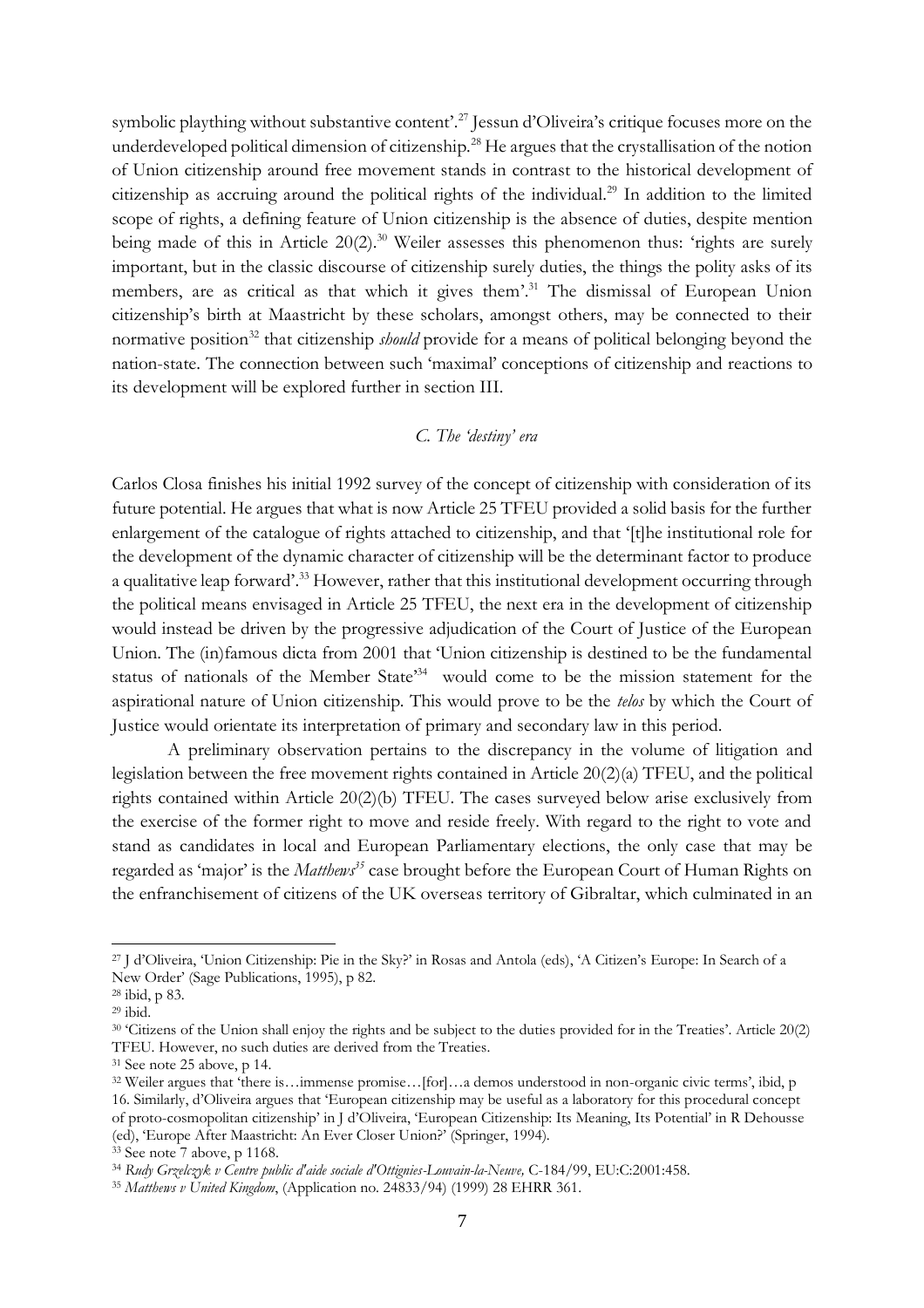Article 258 TFEU infringement being brought by Spain against the United Kingdom.<sup>36</sup> In terms of secondary legislation, the political rights in sub-section (b) are implemented by a 1994 directive. By contrast to the legislation implementing the sub-section (a) rights  $-$  discussed below  $-$  this directive has not been reformed nor updated in nearly a quarter of a century.<sup>37</sup> Tentatively, one may infer from these litigative and legislative phenomena that individuals regard their rights to establish themselves within the society of another Member State as more important to their selffulfilment than their right to exercise their political self-determination in the election of local and European representatives. Simply stated, individuals appear to care more about the legal 'output' than their political 'input' with regard to these norms. This poses questions regarding the extent to which mobile EU citizens in fact rely upon public institutions and representatives as opposed to professional and social institutions in their pursuit of life-plans throughout Europe. The answer to such questions lies outside the ambit of the argument in this piece and requires detailed social scientific research. Such extensive consideration of the exercise of the political rights granted by EU citizenship is currently the subject of academic and civil society projects partly funded by the European institutions.<sup>38</sup>

Alexander Somek has criticised this dictum of EU citizenship being a fundamental status from a formalistic perspective: '[the statement] appears in a ruling, without explicit and unequivocal anchor in the Treaty'.<sup>39</sup> The charge seems to be that the Court of Justice has not adhered sufficiently to the 'sources thesis<sup>240</sup> of legal positivism in its application of the legal norms concerning citizenship of the Union. However, a more charitable approach would recognise that the Court of Justice was faced with an internal plurality of sources that it had to deal with in the cases brought by individuals seeking to rely upon their citizenship rights. As noted above, the implementation of the rights found in Article 20 TFEU is made conditional upon secondary legislation. However, before the consolidating efforts of the 2004 'Citizen's Directive'<sup>41</sup> the most contemporaneous secondary legislation fulfilling this criterion were the pre-Maastricht Directives on the rights of students and pensioners. The right of residence was dependent upon the national issuance of a residence permit with host Member State discretion to limit the right to reside to 5 years on a renewable basis, with a capacity to require revalidation of residence after 2 years.<sup>42</sup> Such difference of treatment on the basis of nationality may be regarded as incompatible with the statement of the first clause of Article 21(1) TFEU: 'Every citizen shall have the right to move and reside freely within the territory of the Member States'. This raises the theoretical issue of whether an application by the Court of Justice of secondary legislation may be regarded as 'unconstitutional' in the sense that the secondary legislation undermines provisions of primary Treaty law promulgated thereafter. Space precludes a more detailed examination of this pertinent constitutional issue. However, one may conclude that the Court's subsequent case law confirms that the reliance of Member States upon restrictions and exemptions mandated by secondary

<sup>36</sup> *Spain v the United Kingdom (Gibraltar),* C-145/04, EU:C:2006:543.

<sup>&</sup>lt;sup>37</sup> Council Directive (EC) No 94/80 on the right to vote and to stand as a candidate

in municipal elections: [1994] OJ L368/38.

<sup>38</sup> https://faireu.ecas.org.

<sup>39</sup> A Somek, 'Is Legality a Principle of EU Law?'

<sup>&</sup>lt;http://www.academia.edu/24524007/Is\_legality\_a\_principle\_of\_EU\_law> .

<sup>40</sup> See https://plato.stanford.edu/entries/legal-positivism/.

<sup>41</sup> Council and European Parliament Directive (EC) No 2004/38 of the European Parliament and of the Council on the right of citizens of the Union and their family members to move and reside freely within the territory of the Member States: [2004] OJ L158/77.

<sup>42</sup> Council Directive (EEC) No 90/364 on the right of residence: [1990] OJ L 180/26.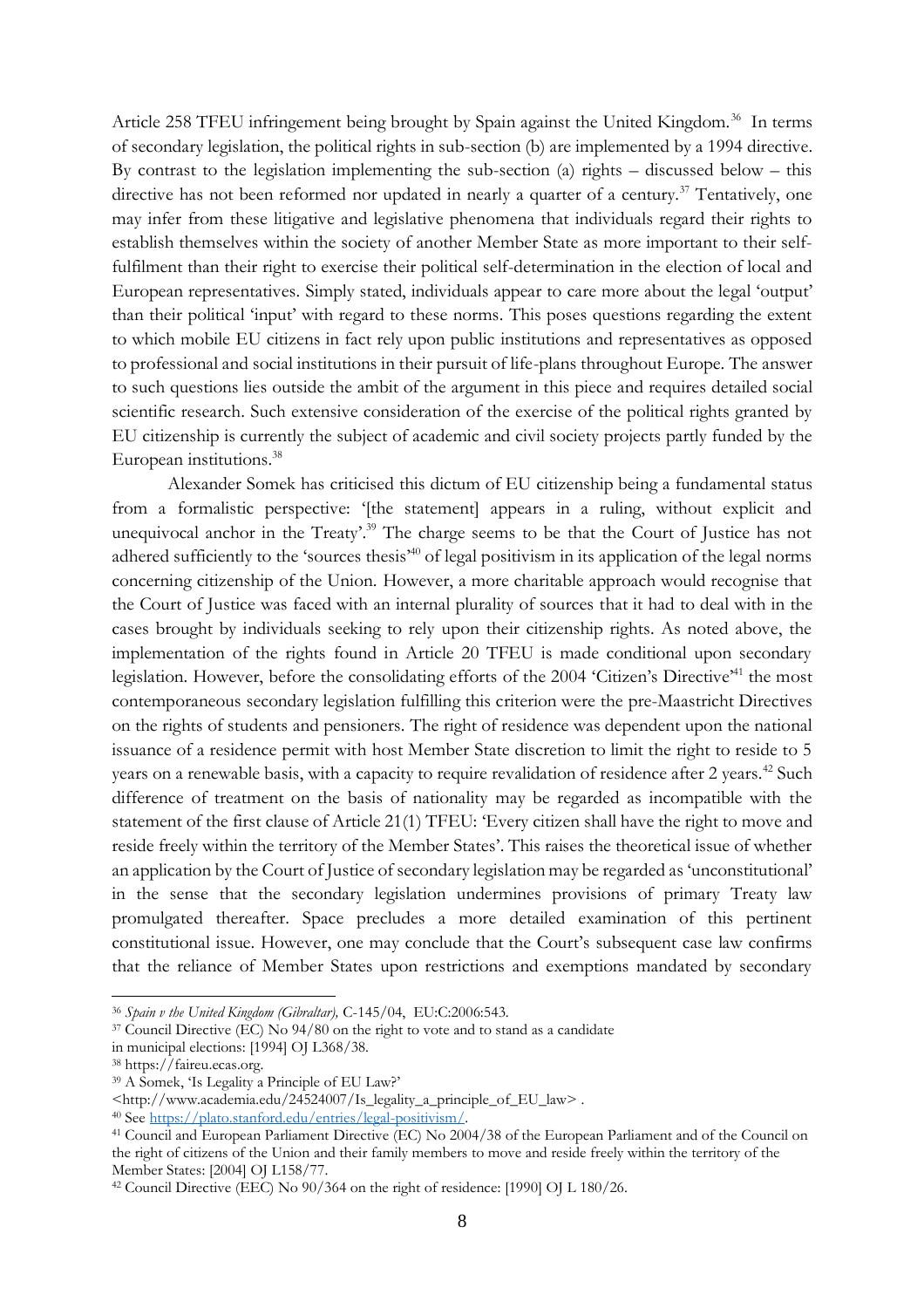legislation must be in conformity with the fundamental principles of the Union's constitutional order.

This may be forwarded as the reason why the Court of Justice saw fit in the case of *Baumbast* to find that the rights granted in the Treaty are 'autonomous' of secondary provisions and directly effective for individuals.<sup>43</sup> In interpreting whether the applicant's lack of sickness insurance under Directive 90/364 disqualified him from the right of residence, the Court clarified that although the exercise of the Treaty rights is indeed subject to limitations and conditions, 'the competent authorities and…the national courts must ensure that those limitations and conditions are applied in compliance with the general principles of Community law and, in particular, the principle of proportionality'.<sup>44</sup> Thus, these cases may be regarded as an emancipatory<sup>45</sup> move by the Court of Justice of the European Union to establish an autonomous concept of citizenship of the European Union as a status of equality. This would then enable the Court to decide the cases brought to it by individuals. As will be discussed in relation to the next era, when secondary legislation was explicitly created to establish the conditions for the exercise of citizenship rights in 2004, it may be argued that this created incoherence between the sources of the Court's case-law and secondary-law promulgated by the Union's legislature. This may be pinned upon the EU legal order's undefined hierarchy of sources. Consequently, it may be proposed that the academic disquiet and claims of regression regarding recent cases is the result of the Court's movement away from its earlier emancipatory jurisprudence towards coherent alignment with the secondary legislation.

The 'destiny' dicta may be interpreted in either a minimal or a maximal manner. Under the former reading, EU citizenship as a 'fundamental status' may only refer to the status of nationals of the Member State when their situation falls under the scope of EU law. In accordance with *Baumbast*, therefore, the status of citizenship remains the vessel through which Member State nationals derive rights in EU law, with the sub-categories of secondary legislation remaining subordinate and explicitly subject to the general principles of the Union legal order. A far more radical and maximal reading of the Court's claim in *Rudy Grzelczyk* is that citizenship of the Union will become the fundamental status for all nationals of the Member States even *outside* the scope of EU law. An alternative interpretation is that the Court extended the material scope of EU law in order to encapsulate such factual situations.<sup>46</sup>

Such a reading may be supported by the dicta in *Ruiz Zambrano* that 'Article 20 TFEU precludes national measures which have the effect of depriving citizens of the Union of the genuine enjoyment of the substance of the rights conferred by virtue of their status as citizens of the Union'. 47 This led to the decision in the case that citizenship rights of residence are extended to those who do not fulfil the conditions for EU citizenship of nationality of a Member States. Perhaps most strikingly, in the *Rottmann*<sup>48</sup> case the same logic was utilised to establish that citizenship of the Union may not only be the destiny of Member State nationals, but also a residual safety-net which may operate to preserve the EU law rights of individuals in cases of the

<sup>43</sup> *Baumbast v Secretary of State for the Home Department,* C-413/99, EU:C:2002:493, paragraph 94.

 $44$  ibid.

<sup>45</sup> See A Somek, 'The Emancipation of Legal Dissonance' (Social Science Research Network 2009) SSRN Scholarly Paper ID 1333194 <https://papers.ssrn.com/abstract=1333194>.

<sup>46</sup> I thank Martijn van den Brink for this point.

<sup>47</sup> *Ruiz Zambrano v Office national de l'emploi*, C-34/09, EU:C:2011:124,paragraph 42.

<sup>48</sup> *Janko Rottmann v Freistaat Bayern*, C-135/08, EU:C:2010:104.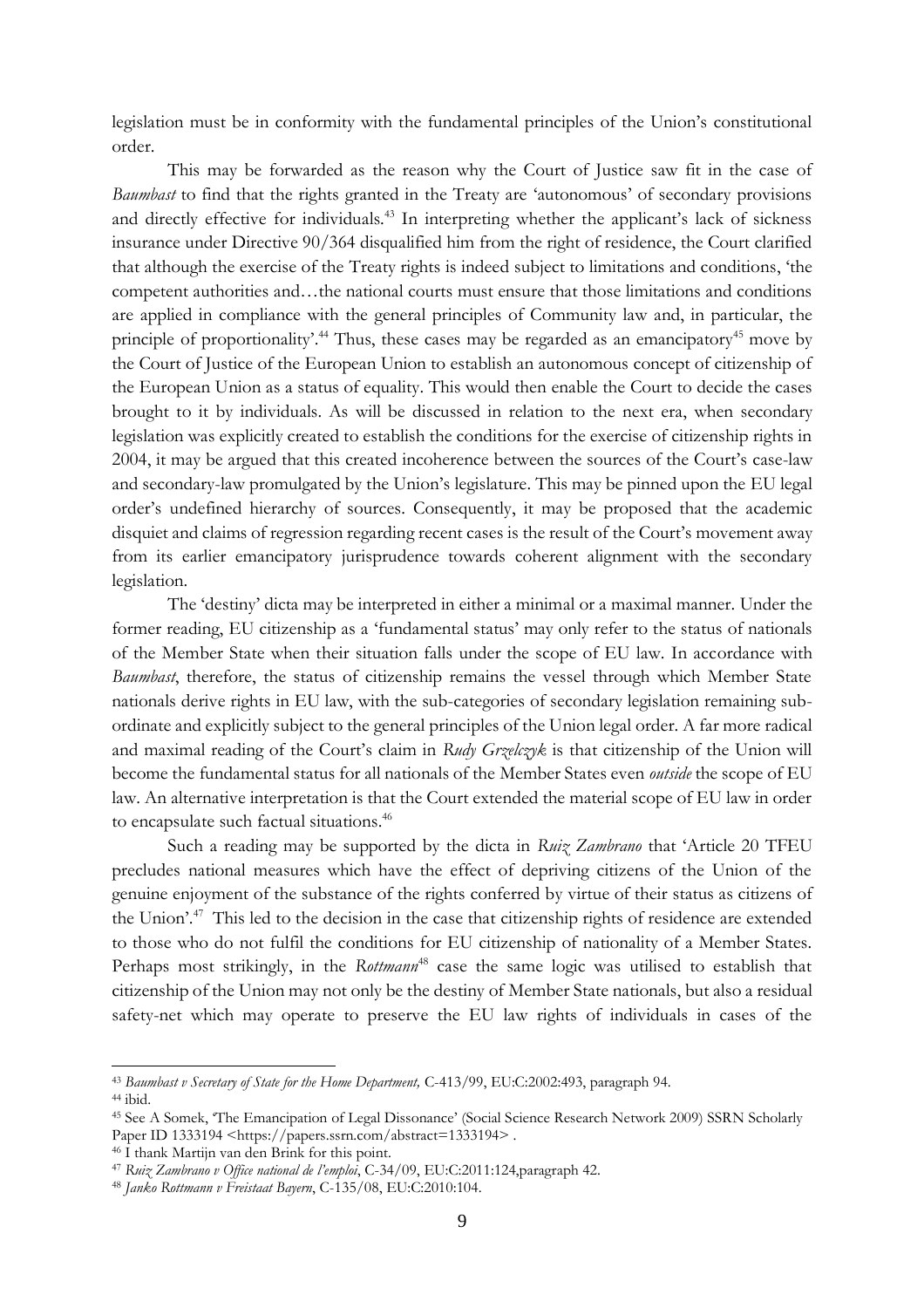disproportionate revocation of their nationality. This seems to extend the ambit of citizenship of the Union into the realm of providing a check upon the national sovereignty to determine who the constituent subjects of the state are. The precedent established in the *Rotmann* case was relied upon by the litigants in the 'Amsterdam Case' in support of their argument for the ultimate emancipation of the existence – or at least the retention – of EU citizenship from the condition of nationality of a Member State. <sup>49</sup> This maximal interpretation of the Court's statement regarding the *telos* of citizenship has informed the academic opinion that this era may not only have substantiated Article 20 TFEU, but that it has even contributed to a transformation of the concept of citizenship in the abstract. This is perhaps evidenced most strongly in Dora Kostakopoulou's evocation of 'constructive citizenship',<sup>50</sup> a maximal academic position on citizenship of the Union that will be analysed in Section III below.

#### *D. The 'regression' era*

In 2014 and 2015 respectively, the Court of Justice delivered its judgments in the *Dano*<sup>51</sup> and *Alimanovic*<sup>52</sup> cases. Dion Kramer has argued that these cases taken together constitute a reversal of the Court of Justice's approach on claims of social assistance by EU citizens.<sup>53</sup> The case law in the 'destiny era' had emphasised that those who find themselves in the same situation enjoy, in principle, the same treatment in law irrespective of their nationality. In the case-law which may be regarded as initiating the 'regression' era, however, the Court of Justice has climbed down with regard to access to social benefits. It has outlined that a Union citizen can claim equal treatment only on the condition that residence in the territory of the host Member State complies with the conditions for lawful residence as established in the Citizen's Directive.<sup>54</sup> The judgment may be regarded as a new cautious approach from the Court of Justice. This displays greater deference to the outcome of the democratic process found in EU secondary legislation rather than relying upon the inferred *telos* of the primary law. This is evidenced by the fact that in *Alimanovic* the Court departs from its previous *Brey*<sup>55</sup> judgment by stating that a proportionality test in the form of an individual assessment of the individual is not required. Furthermore, in *Alimanovic*, the right of residence of the mother was assessed on the basis of her purely being a 'job-seeker' under Article 14(4) of the 2004 Directive. Therefore, the judgments may be regarded as a regression back to earlier eras of assessing the entitlements of individuals on the basis of the various sub-categories that they fall under as prescribed by secondary legislation, rather than through a holistic view of the concept and purpose of the status of Union citizenship.

Although the judgments may be praised for encouraging legal certainty by deferring to the quantitative and qualitative conditions outlined for entitlement to national social assistance in the implementing legislation, they are more problematic on the basis that the Court's formerly expansive reading of the status and its entitlements has created expectations in the practice of individuals. The problem may be framed as one of internal norms pluralism: the precedents

<sup>49</sup> See note 5 above, paragraph 5.7.

<sup>50</sup> D Kostakopoulou, 'European Union Citizenship: Writing the Future' (2007) 13 (5) *European Law Journal* 623.

<sup>51</sup> *Elisabeta Dano and Florin Dano v Jobcenter Leipzig*, C-333/13, EU:C:2014:2358.

<sup>52</sup> *Jobcenter Berlin Neukölln v Nazifa Alimanovic and Others*, C-67/14, EU:C:2015:597.

<sup>53</sup> [http://europeanlawblog.eu/2015/09/29/had-they-only-worked-one-month-longer-an-analysis-of-the-alimanovic](http://europeanlawblog.eu/2015/09/29/had-they-only-worked-one-month-longer-an-analysis-of-the-alimanovic-case-2015-c-6714/) $case-2015-c-6714/$ .

<sup>54</sup> ibid.

<sup>55</sup> *Pensionsversicherungsanstalt v Peter Brey*, C-140/12, EU:C:2013:565.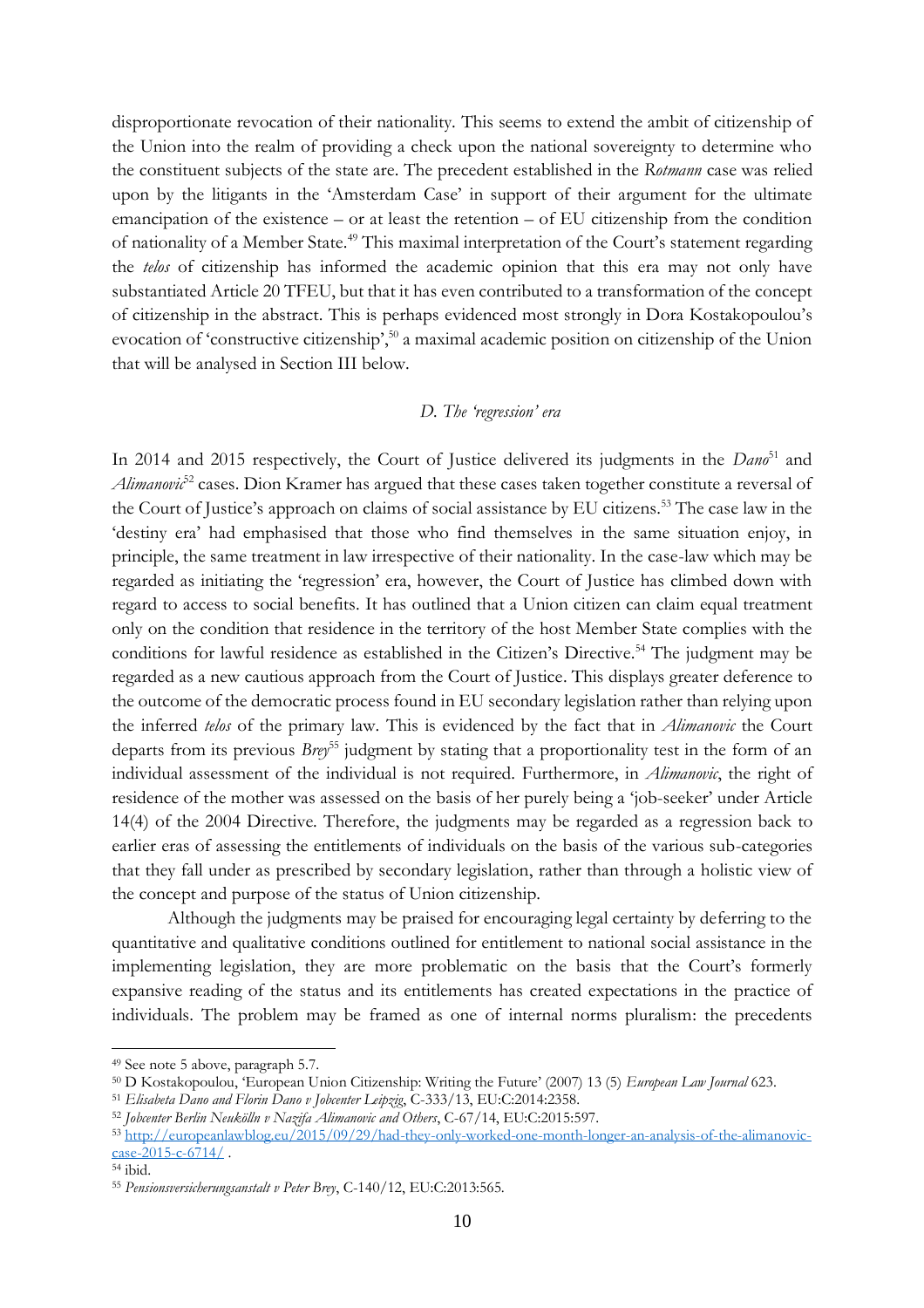established by the Court and the conditions established by the legislature stand in ostensible conflict. This creates uncertainty for individuals as to what norms they may be able to rely on in their pursuit of life plans. This is exacerbated by the drafting of the Citizen's Directive, and the apparent inconsistency between the conditions for residence and the conditions for access to social assistance. On this basis, the judgments in *Dano* and *Alimanovic* have been criticised vociferously on the basis that they are liable to create injustice for individuals, in addition to undermining the concept of Union citizenship as a status of basic political and legal equality.

Floris de Witte makes the strong argument that the judgments 'legally mandate the creation of a European underclass of vulnerable citizens who, *because of this exercise of free movement*, are neither politically represented nor materially protected from the most egregious forms of exclusion'.<sup>56</sup> Daniel Thym argues that the reason for this is the lack of a 'thick' conception of social justice at the European level. The status of economically inactive citizens 'transcends the single market and emanates directly from the rights attached to Union citizenship, their reach has never been subject to principled political consensus'. <sup>57</sup> The strongest claim that such a phenomenon is indicative of a regression in the concept of citizenship of the Union is provided by Charlotte O'Brien. She claims that 'welfare nationalism is washing away the traces of EU citizenship, with decreasing resistance from the Court of Justice'.<sup>58</sup> O'Brien claims that the Citizen's Directive has been redefined in this era from an expression of rights to an expression of limitations protecting Member States' welfare systems.<sup>59</sup> She claims that *Commission v UK*<sup>60</sup> has extended this reconceptualization to the other implementing secondary legislation including Regulation 883/2004 on the co-ordination of social security systems.<sup>61</sup> O'Brien therefore argues that a new fundamental principle of benefit restriction has been created that is now read in to the implementing legislation on citizenship.<sup>62</sup> This signifies a complete reversal from secondary legislation being interpreted in accordance with the perceived *telos* that the status and its attendant entitlements is destined to be fundamental for Member State nationals.

The academic consensus on the regression era of the Court of Justice's case law on EU citizenship is that although it is methodologically legitimate, the reduced activism on the part of the Court in the application of norms has undermined the potential for the status to promote equality between all Member State nationals. It can be inferred that, as a result of popular pushback against European integration, the balance between nationals of the Member State and citizens of the Union has been reset. Greater deference is exercised towards unilateral Member State determinations of entitlement on the basis of interpretations of secondary legislation which are held valid by the Court of Justice. There has been some attempt by the Advocate Generals to resuscitate the destiny *telos* of citizenship in recent cases which have confirmed the decisions on derived rights of third country national parents. <sup>63</sup> However, the regression era may be evidence that the limits of the extent to which the Court of Justice as a norm-applying body may define the

<sup>56</sup> F de Witte, 'Freedom of movement under attack' in note 8 above, p 3.

<sup>57</sup> D Thym, 'The failure of Union citizenship beyond the single market' in ibid, p 7.

<sup>58</sup> C O'Brien, 'Civis Capitalist Sum: Class as the New Guiding Principle of EU Free Movement Rights' (2016) 53 (4) *Common Market Law Review* 937, p 937.

<sup>59</sup> Ibid, p 939.

<sup>60</sup> *Commission v United Kingdom*, Case C-308/14, EU:C:2016:436.

<sup>61</sup> Council and European Parliament Regulation (EC) No 883/2004 on the coordination of social security systems: [2004] OJ L166/1.

<sup>62</sup> See note 58 above, p 951.

<sup>63</sup> Opinion of Advocate General Szpunar in *Alfedro Rendon Marin v Administracion del Estado*, C-304/15, EU:C:2016:75, points 107-110.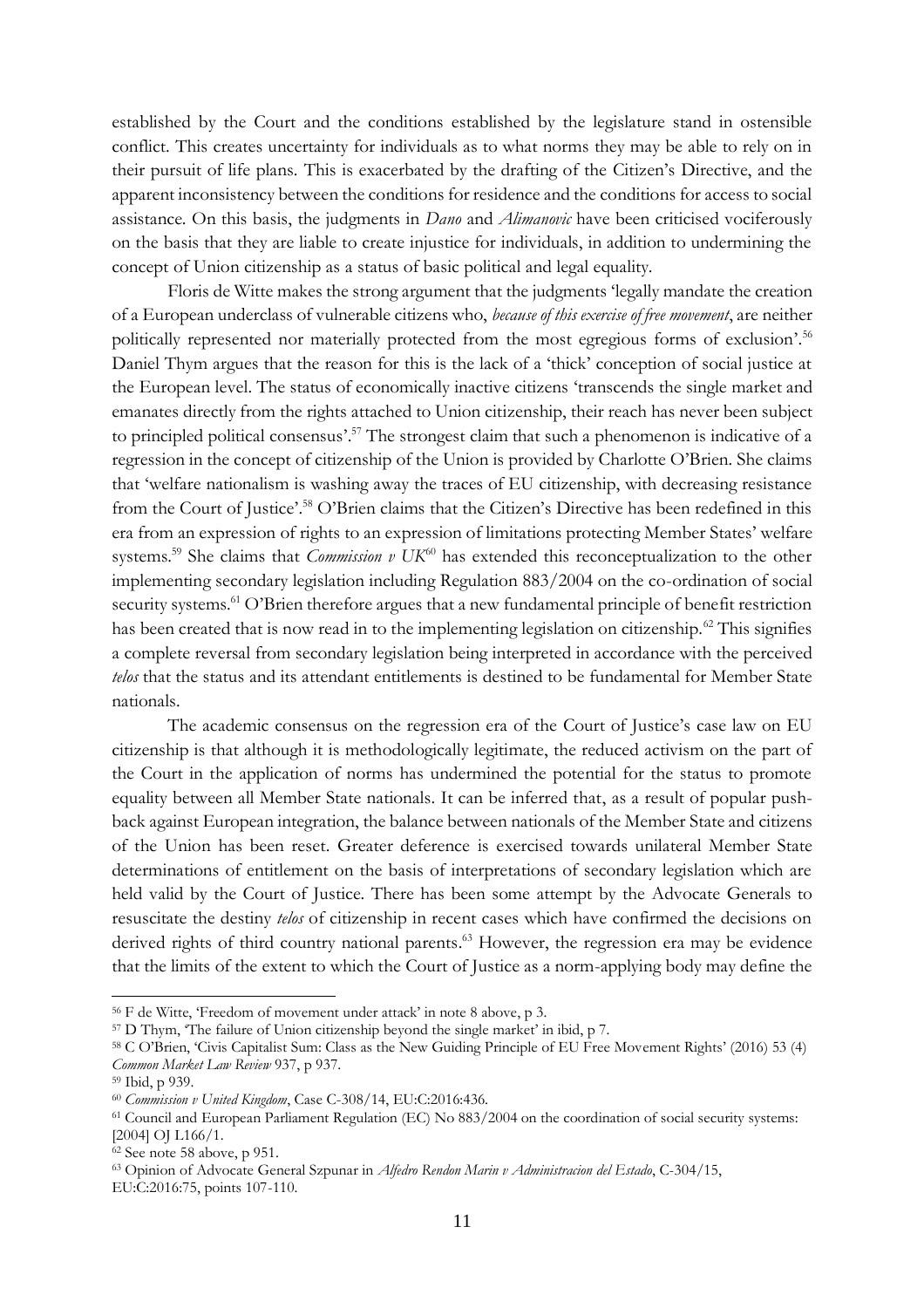contours of the concept of citizenship of the Union have been reached. The litmus test for such a proposition would be the Luxembourg court's response to being asked in preliminary reference to answer the question of whether one must remain a national of a Member State to remain a citizen of the Union. However, following the decision on appeal by the judge in the Amsterdam District Court not to refer this question to the Court of Justice,<sup>64</sup> the answer remains hypothetical at the present moment. As opposed to a judicial pronouncement thereupon, it may be argued that to constitute European citizenship as a true status of belonging a display of popular legitimation is required. This may be necessary to ensure that the status is not entirely hollowed out by challenges to European integration.

The necessity of such a radical move has been brought sharply into focus by the United Kingdom's decision to withdraw from the European Union. For the first time in the history of citizenship of the Union the uneasy foundations of the status being predicated upon nationality of Member States have been exposed. The retention of the sovereignty of these states to withdraw from the Treaties means that individuals may be deprived of the status of citizenship of the Union against their will. Tentative academic arguments have been proposed as to how the *Rottmann* case law could be used to preserve the rights and status of citizens after the United Kingdom's withdrawal.<sup>65</sup> These arguments have manifested themselves in the pleadings of the claimants in the 'Amsterdam Case'.<sup>66</sup> However, these arguments seem to rely on a conception of citizenship that is not supported by the positive law of the Treaties. Article 20(1) TFEU makes clear that a necessary condition for the acquisition of citizenship of the Union is nationality of a Member State. Article 50(3) TEU explicitly provides that the Treaties shall cease to apply to the State which has decided to withdraw from the Union. Thus, the nationals of that state will no longer fulfil the condition of nationality of a Member States, and instead their status will convert to that of third country nationals.<sup>67</sup> This is confirmed by the European Council's withdrawal negotiation guidelines. Furthermore, the guidelines' claim that 'a future relationship between the Union and the United Kingdom as such can only be finalised and concluded once the United Kingdom has become a third country<sup>168</sup> seems to preclude the possibility of an arrangement being made to retain the status of citizenship of the Union for UK nationals before they lose it. The present draft of the Withdrawal Treaty whereby the United Kingdom will fulfil the conditions of Article 50(3) TEU preserves the disparate free movement rights of UK citizens that were created by Article 20(2)(a) TFEU. <sup>69</sup> However, it does not preserve the status of citizenship created by Article 20(1) TFEU as the holistic silo thereof. At both the micro-level of individual cases and the macro-level of an entire state polity, it may be concluded that the regressive era of citizenship has shed doubt upon the essence, existence, and value of citizenship of the Union. In order to propose a solution to this

<sup>&</sup>lt;sup>64</sup>See note 6 above.

<sup>65</sup> P Mindus, *European Citizenship after Brexit* (Palgrave Macmillan, 2017). See also Gareth Davies' argument for why *Rottmann* is inapplicable to the consequences of Brexit [https://europeanlawblog.eu/2016/07/07/union-citizenship](https://europeanlawblog.eu/2016/07/07/union-citizenship-still-europeans-destiny-after-brexit/)[still-europeans-destiny-after-brexit/.](https://europeanlawblog.eu/2016/07/07/union-citizenship-still-europeans-destiny-after-brexit/)

<sup>66</sup> See note 5 above.

<sup>&</sup>lt;sup>67</sup> However, for the alternative teleological argument that these positive sources may establish the condition for the *acquisition* of EU citizenship but that they do not necessarily establish the condition for the *loss or retention* thereof see note 5 above.

<sup>68</sup> < http://www.consilium.europa.eu/en/press/press-releases/2017/04/29-euco-brexit-guidelines/.

<sup>69</sup> See https://ec.europa.eu/commission/publications/draft-withdrawal-agreement-withdrawal-united-kingdomgreat-britain-and-northern-ireland-european-union-and-european-atomic-energy-community\_en.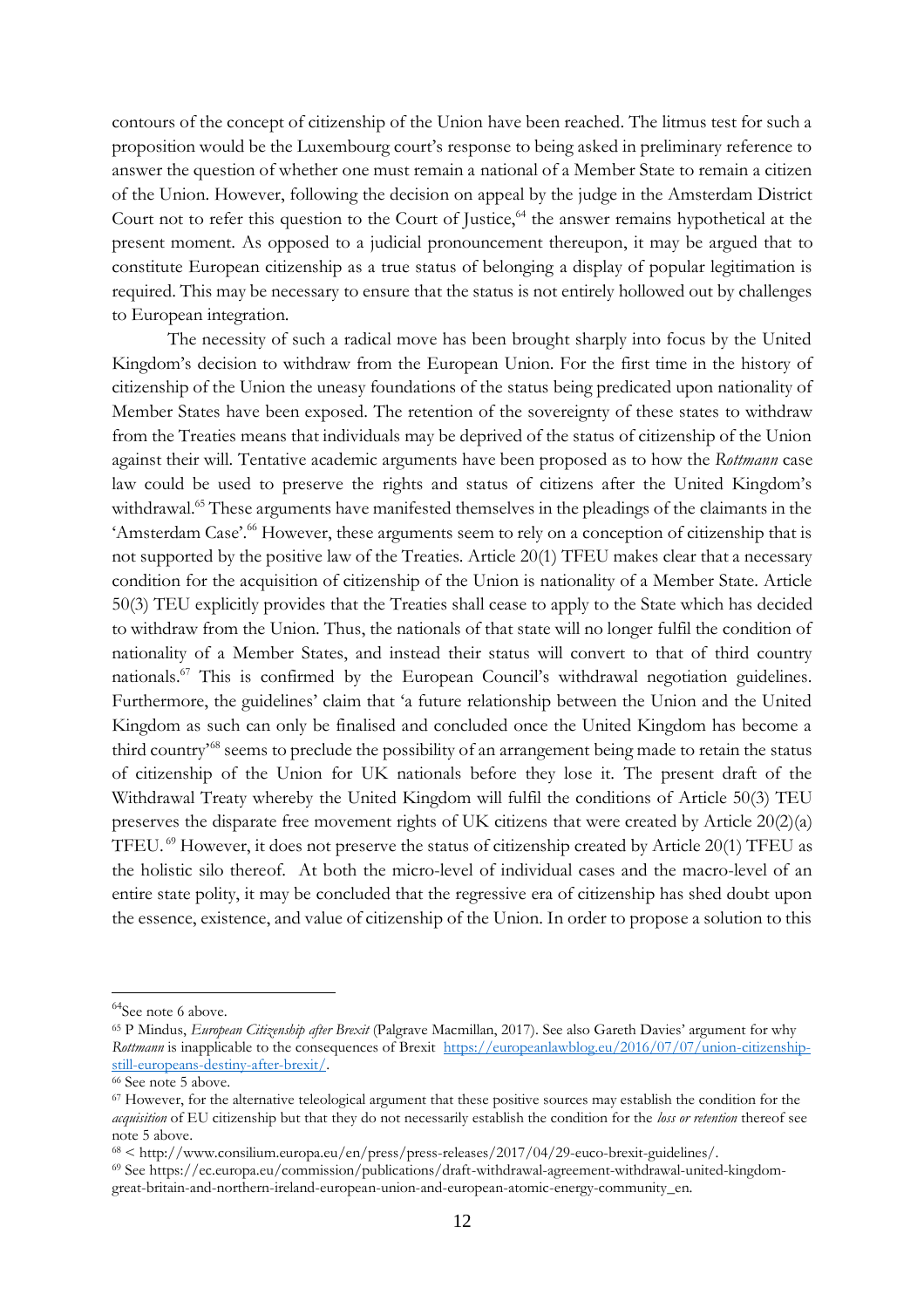existential crisis, it is necessary first to outline the normative positions on what the status *should*  mean for individuals.

# III. 'MAXIMAL' AND 'MINIMAL' CONCEPTIONS OF CITIZENSHIP OF THE UNION: A FUNDAMENTAL OR SUPPLEMENTARY STATUS?

As hinted at in the preceding section, much of the academic praise or criticism of the Court of Justice's development of the status and rights of citizenship of the Union is implicitly predicated upon an author's normative political theoretical conception of what the status should represent. Through a reductive dichotomy, 'maximal' conceptions of citizenship may be regarded as taking a cosmopolitan approach that emphasises the possibility of political belonging and self- and collective-determination beyond the boundaries of the nation state. By contrast, 'minimal' conceptions of citizenship take a predominantly statist approach, and emphasise that the conditions for constitutional democracy can still only be fulfilled at the national level. Therefore, they argue that the ambit of citizenship of the Union should remain limited to a supplementary status to enable the targeted integration of individuals into other national polities for specifically defined purposes. These two positions can be roughly matched to the two potential roads that citizenship could have taken during the Intergovernmental Conference before Maastricht: a *de novo*  fundamental political status, or an incremental agglomeration of pre-existing Treaty rights.

My argument will be that both positions are reductive insofar as they assume that citizenship of the Union can have a uniform meaning and significance for all nationals of the Member States. Instead, it is submitted that the 500 million citizens of Europe are differentiated along a graduated spectrum by their attitude towards whether the pursuit of their life-plans are predicated upon engagement with their European citizenship or limited to their national citizenship. Explicit recognition of this cleavage would allow for a concept of citizenship as an autonomous status which individuals can choose to undertake, thus providing them with the benefit of the pre-existing rights of free movement and political representation, but also putative future social and political rights and duties that are currently absent. The contours of this proposed autonomous status will be traced in Section IV below.

#### *A. 'Maximal' conceptions of citizenship of the Union*

Jürgen Habermas' arguments regarding European citizenship are a starting point for considering the 'maximal' position. Indeed, Habermas' view may be seen as the ultimate elaboration of a maximal or expansionist conception of citizenship due to his perception that a 'European constitutional patriotism' would be a staging post on the continuum between state citizenship and world citizenship.<sup>70</sup> However, Habermas perceives that a crucial prerequisite for such a convergence depends on the catalytic effect of a constitution in order to foster the civil society required to sustain democratic constitutional culture at the European level.<sup>71</sup> In his latest treatise on European constitutionalisation,<sup>72</sup> Habermas has outlined how individuals would be 'dualconstituent subjects' in their role both as citizens of the Union and nationals of the Member State. This would ensure that the constitutional states do not lose their freedom-guaranteeing function for constituent national subjects. In the final section of this paper, the argument will be made that

<sup>70</sup> J Habermas, 'Citizenship and national identity: some reflections on the future of Europe' (1990) 12 (1) *Praxis International* 1

<sup>71</sup> J Habermas, 'Why Europe Needs a Constitution' (2001) 11 *New Left Review* 5.

<sup>72</sup> J Habermas, *The Crisis of the European Union: A Response* (Polity Press, 2013).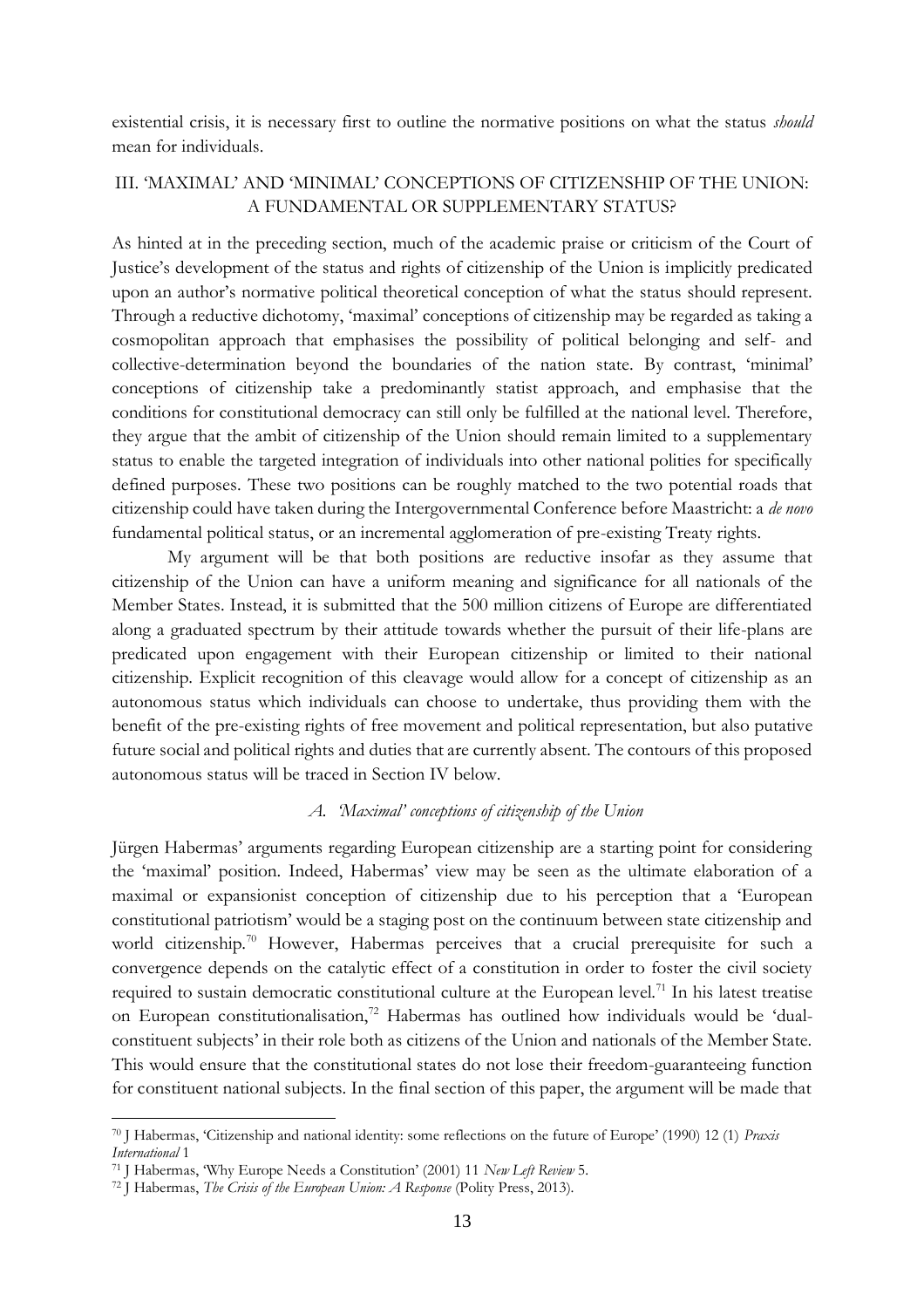such a dual-constituent role could only be achieved through the active choice of those individuals who would be the subjects of the new European constitutional order.

The academic positions detailed in the previous sections that were critical of citizenship of the Union in the sceptical and regression eras, and positive in the fundamental status era, also exhibit elements of Habermasian post-national cosmopolitanism. In addition to the position taken by Weiler and Jessun d'Oliveira that citizenship of the Union could beckon a new form of civic cosmopolitan belonging, Vincenzo Lippolis argues that 'European citizenship ought to be perceived…as the foundation of a deeper sense of European Unity, of Europe as an evolving 'polis' capable of meeting the needs of the human community upon which it rests'.<sup>73</sup> The familial resemblance that connects these arguments is the perception that it is both possible in practice and desirable in theory for individuals to exercise their existential capacity for political selfdetermination and individual and collective self-fulfilment beyond the boundaries of the Westphalian nation-state.

The strongest endorsement of the maximal position is provided by Kostakopoulou's conception of 'constructive citizenship'. She endorses the phenomenon whereby 'the boundaries of national citizenship have not been relaxed 'from within' as to allow Community [Union] nationals to obtain citizenship via naturalisation, but they have been 'ruptured from outside' through the conferral of rights which are enforceable before national courts.<sup>74</sup> She claims that this inclusiveness enlarges the social content of citizenship without undermining national social solidarity and means of redistribution,<sup>75</sup> and concludes her analysis with an alternative conception of citizenship as a 'network good': 'Individuals are thus no longer locked with a single, unified and finite network commanding unqualified allegiance. Rather they are members of and participants in multiple associative networks to which rights and obligations are attached'. <sup>76</sup> Therefore, it is precisely the fact that European citizenship is not a finished artefact, but has a content that is flexible and dynamic that provides its primary normative appeal.<sup>77</sup> This enables Kostakopolou to forward proposals as to how citizenship of the Union should be extended further. She argues that residence should be the new signifier of political belonging thus enabling third country nationals to gain European citizenship after five years. <sup>78</sup> Furthermore, she advocates enfranchising mobile citizens of the Union within their host Member State *demoi* for national general elections. <sup>79</sup> This would effectively collapse the operative distinction and balancing required between Member State nationality and citizenship of the Union in the 'dual constituent' process, and instead make citizenship of the Union the primary status of political and social belonging.

In addition to maximal positions developing in response to the Court of Justice's fundamental destiny dicta, such positions are also evident in the reaction against the perceived regression of the Court's case law in recent years. Floris de Witte's aforementioned critique that the *Dano* and *Alimanovic* cases mandate the creation of a European underclass may at a higher level of abstraction be regarded as criticism of the status of citizenship of the Union itself. <sup>80</sup> The perception is that the status is partial and exclusionary of certain strata of society rather than being

<sup>73</sup> V Lippolis, 'European Citizenship: what is it and what it could be' in note 25 above, p 325.

<sup>74</sup> See note 50 above, p 643.

<sup>75</sup> ibid, p 641.

<sup>76</sup> ibid, p 645.

<sup>77</sup> ibid, p 638.

<sup>78</sup> ibid, p 645.

<sup>79</sup> ibid.

<sup>80</sup> See note 8 above.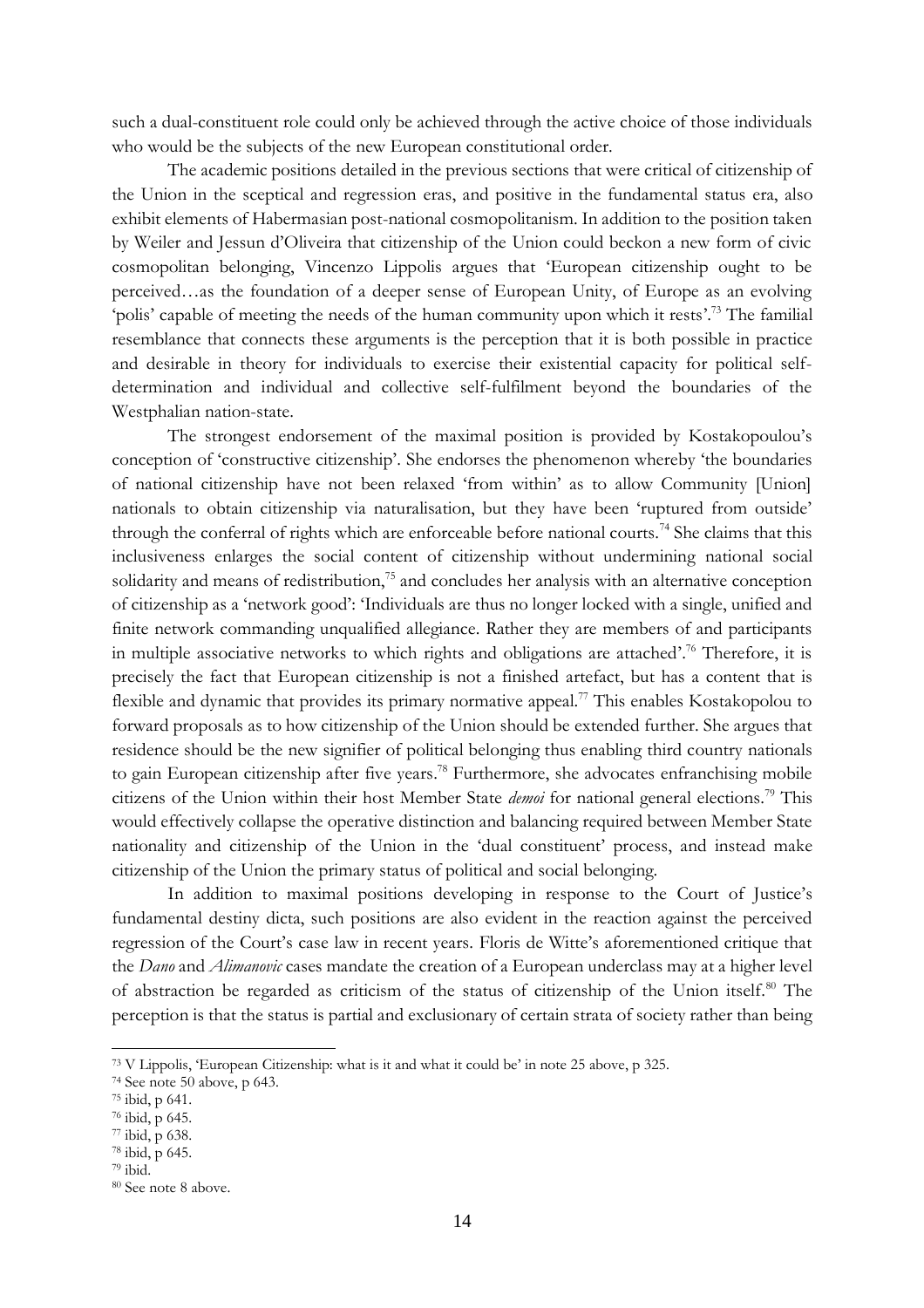maximally and optimally inclusive. For Article 20 TFEU has always been subject to the conditionality which was eventually implemented by, *inter alia*, the Citizen's Directive, and therefore the argument that the Court should have continued with a constructive role in mitigating possible injustice would seem to contradict the clear wording of the primary and secondary law. Similarly to Daniel Thym, de Witte seems to suggest that the status of citizenship of the Union should provide for a sufficiently thick form of solidarity in order to enable the realisation of social justice.

Maximal approaches to citizenship of the Union, however, may be subject to the charge that they assess the status according to a particular conception of its normative potential rather than the manifestation thereof in reality. Notwithstanding the aspirational dicta and creativity of the Court of Justice of the European Union, on a qualitative level the status was born as and remains a disparate selection of economic and political rights the substance of which only becomes salient once a national of a Member State moves across borders. On a quantitative level, the consideration that the status could become fundamental to *all* nationals of the 27 Member States may be regarded as unviable in practice, as evidenced by the very small percentage of Union citizens that make use of their free movement rights. O'Brien provides a sceptical note along these lines: '[T]he great promise of EU citizenship had only ever really taken hold in the ivory towers of academic imagination and the ECJ'.<sup>81</sup>

This may also inform a critique of the normative desirability of the iterative construction of an apparently fundamental status through *ex post facto* judicial construction. Although such a process may provide exciting innovations for legal academics, for the ordinary individuals who are the holders of these rights such shifting sands are detrimental to the certainty they require in order to pursue their plans for self- and collective-fulfilment outside of their home Member State. This is captured by Gareth Davies' observation that welfare states in Europe are harmonised by 'principles developed reactively, inductively, and out of individual situations, by the Court of Justice' rather than through policy making in the political arena.<sup>82</sup> From the perspective of democratic input legitimacy, the current manifestation of citizenship may be regarded as disempowering both for the national solidarity of host Member States and for the mobile citizen of the Union. For the former, the claims of Union citizens to social benefits and social assistance are parasitic upon the thick social solidarity which underpins the democratic procedures by which systems of redistribution are generated and maintained. For the latter, the disempowerment arises from the fact that these mobile individuals have no means of contributing to this democratic will formation in their host Member State. This is because citizenship of the Union does not provide for voting rights in national general elections. Therefore, their only means of self-determination in ensuring their rights as citizens of the Union is through litigation after the democratic process has culminated in national legislation.

Citizens of the Union who exercise their free movement rights can be argued to fall into the no-man's land between the social solidarity which sustains their host Member State and their home Member State in the current construction of citizenship of the Union. In the host state, the resources that they require in order to integrate will only ever be parasitic upon national democratic and welfare regimes. In their home state they are no longer physically present and participating in

<sup>81</sup> See note 58 above, p 974.

<sup>82</sup> G Davies, 'The process and side-effects of harmonisation of European welfare states', Jean Monnet Working Paper No 02/2006, p 5.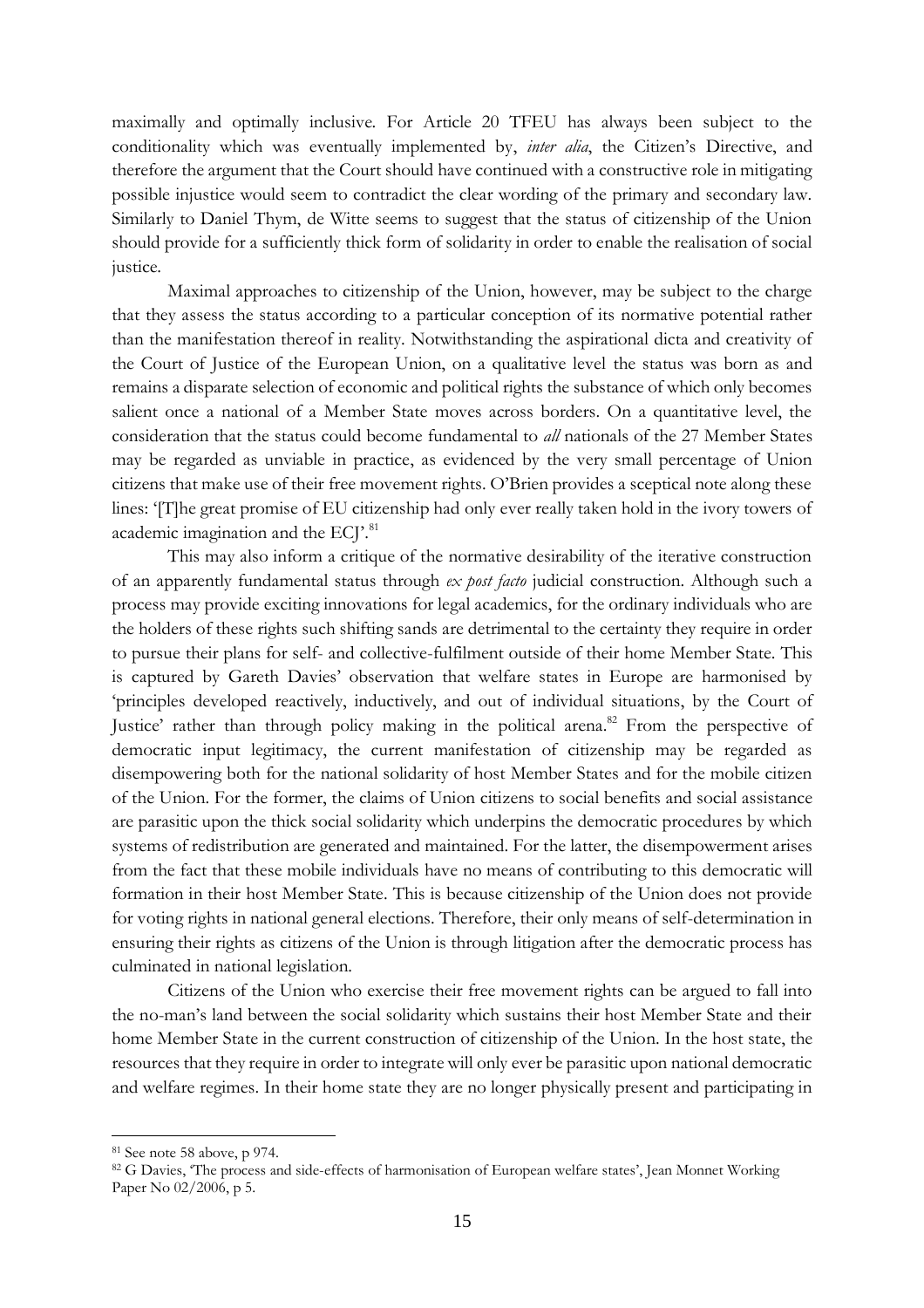the life-world of society, and even though they may still be entitled to vote in national elections and also claim social assistance in the first three months after moving to another Member State, these resources may not be sufficiently tailored to conditions in their new home society.<sup>83</sup>

Therefore, it is concluded that the maximal normative conception of citizenship of the Union as a fundamental status of political and social belonging beyond the constitutional orders of the Member States is not supported by the reality of its current manifestation. The fact that citizens of the Union are only ever able to rely upon the solidarity mechanisms of either their home Member State or their host Member State could lead one to conclude that citizenship of the Union does not and is not intended to provide an existential status of belonging for individuals.<sup>84</sup> The argument may be made that Europe is no homeland – instead, the role of citizenship of the Union is limited to enabling the tailored coordination between national polities in assuring the welfare and capacity for self-fulfilment of those who fulfil the conditions to acquire citizenship of the Union.<sup>85</sup> This present reality may inform and consequently be justified by a normative position which emphasises the democratic nation state as the continuing basic unit of political belonging and individual and collective self-determination. This contrary conception may be regarded as the resemblance binding the 'minimal' conceptions of citizenship of the Union.

## *B. 'Minimal' conceptions of citizenship of the Union*

Even before the Treaty of Maastricht came into force, the new status had received a minimalist interpretation by the German Constitutional Court: 'The common Union citizenship established by the Maastricht Treaty forms a legal bond between the citizens of the individual Member States which is designed to be lasting; it is not characterised by an intensity comparable to that which follows from common membership in a single State'.<sup>86</sup> This dicta was subsequently strengthened in the case concerning ratification of the Treaty of Lisbon: 'The concept of the 'citizen of the Union'…is exclusively founded on Treaty law. The citizenship of the Union is solely derived from the will of the Member States and does not constitute a people of the Union, which would be competent to exercise self-determination as a legal entity giving itself a constitution'.<sup>87</sup> This minimal conception of the Union's constitutional order and the place of citizenship within it has been further elaborated in the academic work of the former justice of the German Constitutional Court Dieter Grimm. He asserts that the European Parliament does not constitute a European popular representative body 'since there is as yet no European people'. <sup>88</sup> Therefore, these views

<sup>83</sup> C Bruzelius, C Reinprecht, M Seeleib-Kaiser, 'Stratified Social Rights Limiting EU Citizenship' (2017) 55 (6) *Journal of Common Market Studies* 1239.

<sup>&</sup>lt;sup>84</sup> This is a reductive reading which does not take account of the sophisticated identification by Floris de Witte of the incipient forms of transnational solidarity: market solidarity, communitarian solidarity, and aspirational solidarity. However, these forms are in the early stages of their claimed emergence. Furthermore, as argued in the next section, a crucial predicate for their emergence would be an active decision of constitutive self-determination. See F de Witte, *Justice in the EU: The Emergence of Transnational Solidarity* (Oxford University Press, 2015).

<sup>85</sup> A similar notion is expressed by Floris de Witte under the heading of 'aspirational solidarity': 'Aspirational solidarity, as should be clear by now, serves to allocate responsibility for welfare resources between the home and the host state of a mobile citizen depending on his or her ties with the different states', ibid, p 191. However, under a minimal conception of Union citizenship any transnational dimension of this allocation of responsibility would be downplayed and kept within the 'black-boxes' of the solidarity present within the respective democratic states. <sup>86</sup> *Manfred Brunner and Others v. The European Union Treaty*, Federal Constitutional Court (Germany) 89 BVerfGE 155 (1993).

<sup>87</sup> *Lisbon* Judgment of 30 June 2009*,* 2 BvE 2/08, 2 BvE 5/08, 2 BvR 1010/08, 2 BvR 1022/08, 2 BvR 1259/08, 2 BvR 182/09, paragraph 346.

<sup>88</sup> D Grimm, 'Does Europe Need a Constitution?' (1995) 1 (3) *European Law Journal* 282.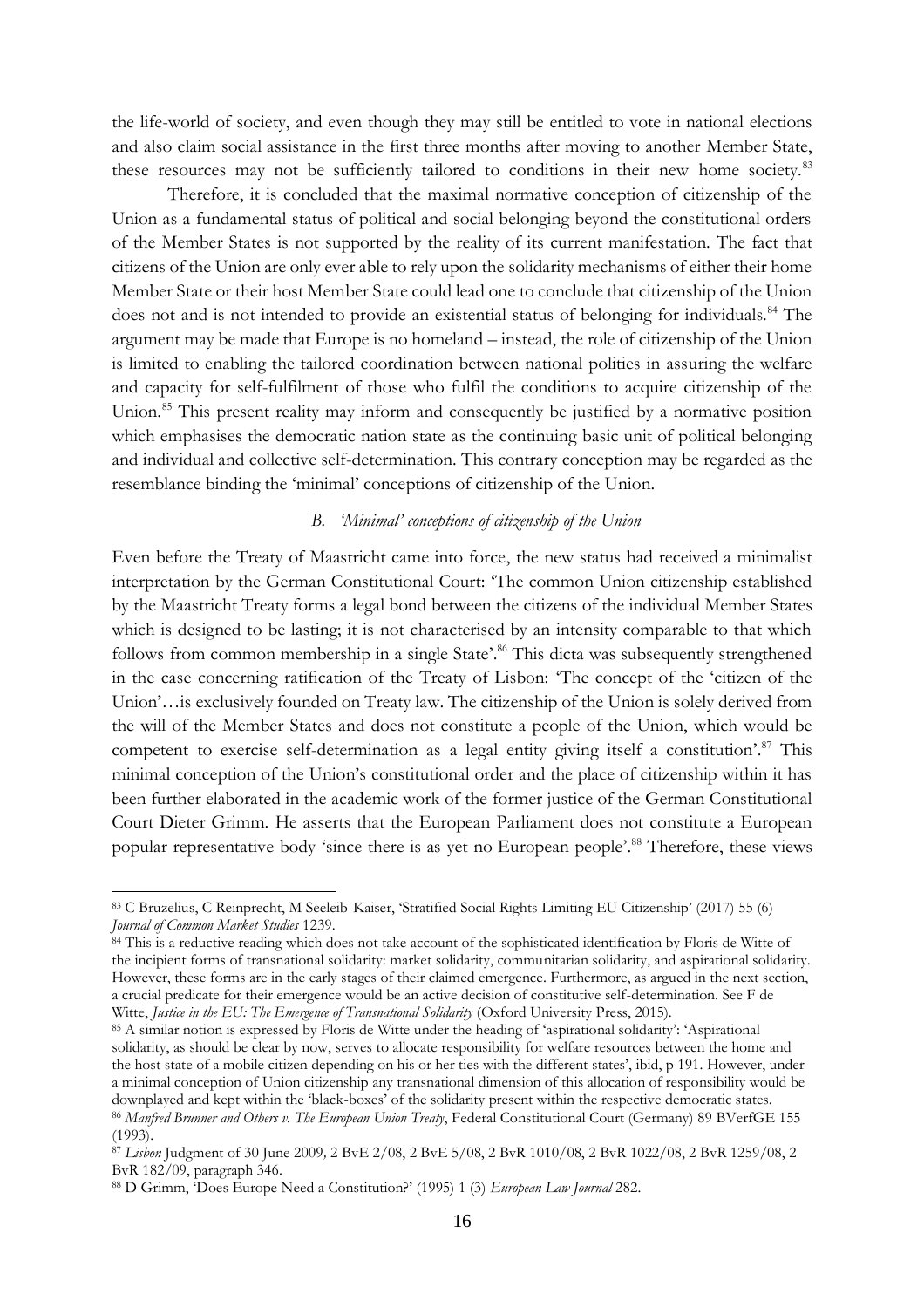limit the scope of citizenship to realising the goals of the Treaties establishing the European Union as a basis for cooperation between the peoples of sovereign Member States.

Richard Bellamy's neo-Republican normative political theory also provides a sceptical perspective on the notion of European identity and belonging. 'Support for the EU is largely mediated through its being beneficial for national, regional and other interests rather than because of a straightforward allegiance to the European idea'. <sup>89</sup> This informs Bellamy's minimal conception of citizenship of the Union. Although in his aforementioned piece Bellamy praises the development of a form of active citizenship practice in Europe,<sup>90</sup> it may be argued that the value of this is purely instrumental to achieving the Republican goal of non-domination and coercion at the national level. As such, Bellamy has subsequently argued that the most sociologically plausible and normatively acceptable role for citizenship of the Union is for it to remain complementary to Member State nationality.<sup>91</sup>

Far from the maximalist claims of Kostakopoulou and others, Bellamy advocates this position on the basis that the judicial development of the rights of citizenship of the Union have undermined rather than enhanced national citizenship. He emphasises the lack of consensus among national constitutional regimes on the configuration of civil, political, and social rights and the disagreement over the legitimacy of the EU as a source for the enforcement of these rights.<sup>92</sup> Bellamy thus argues that 'citizens should be able to move and trade freely between member states, but the enjoyment of such rights ought to be constrained by the need not to disrupt the rights enjoyed by national citizens – not least with regard to access to domestic services'.<sup>93</sup> This is intimately tied to the conception that the democratic legitimacy of the Union is 'largely lent to the EU through the old forms of democratic citizenship that prevail in the member states'.<sup>94</sup> With the possibility of such transnational democracy developing at the European level remaining remote, Bellamy concludes that 'European citizenship must continue to remain an adjunct to national citizenship'. 95

A key perceived deficiency that proponents argue necessitates this minimal reading of citizenship of the Union is the absence of duties for individuals holding the status. Bellamy criticises Dimitry Kochenov's philosophically anarchist argument for a 'de-dutification' of the concept of citizenship.<sup>96</sup> Bellamy argues that such a conception suggests a 'thin' form of EU citizenship that allows European citizens to choose which of the Member States they wish to become morally obliged to, rather than mandating a 'thicker' form of EU level citizenship that could only arise by creating civic obligations at the EU level.<sup>97</sup> Such a thin conception may be argued to co-align with Bellamy's own minimal political constitutionalist view of citizenship of the Union. Insofar, it enables for a nuancing of Bellamy's normative position. It may be argued that Bellamy does not believe a 'thick' form of EU citizenship is normatively undesirable *per se*.

<sup>89</sup> R Bellamy, 'The 'Right to Have Rights': Citizenship Practice and the Political Constitution of the EU' in R Bellamy and A Warleigh (eds), *Citizenship and Governance in the EU* (Bloomsbury, 2005), p 60.

<sup>90</sup> ibid, p 66.

<sup>91</sup> R Bellamy, 'Evaluating Union citizenship: belonging, rights and participation within the EU' (2008) 12 (6) *Citizenship Studies* 597, pp 597-611.

<sup>92</sup> ibid, p 605.

<sup>93</sup> ibid, p 606.

<sup>94</sup> ibid.

 $95$  ibid.

<sup>96</sup> D Kochenov, 'EU Citizenship without Duties' (2014) 20 (4*) European Law Journal* 482.

<sup>97</sup> R Bellamy, 'A Duty-Free Europe? What's Wrong with Kochenov's Account of EU Citizenship Rights' (2015) 21 (4) *European Law Journal* 558.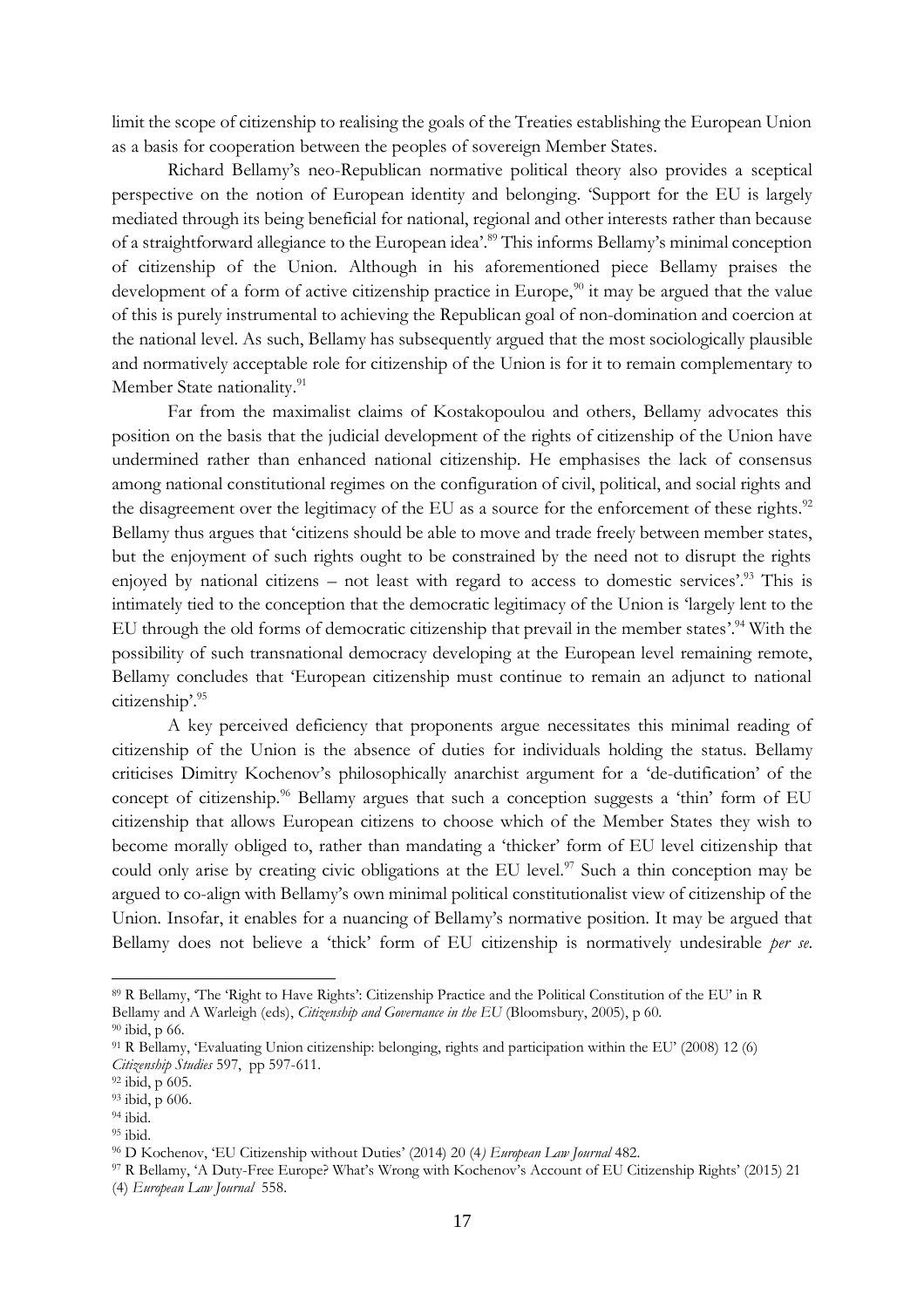However, with regard to its current 'thin' form of economic rights that are not tied to the obligations of belonging in a political community, it is and would be normatively undesirable for citizenship of the Union to provide an alternative to the fundamental status of democratic citizenship of the Member States. Thus, it may be more useful to define this position as a *political constitutionalist* conception of citizenship of the Union as opposed to a minimal conception: insofar as the 'circumstances of citizenship'<sup>98</sup> provide the basis for the continuous constitution of individuals as members of a political community which enables them to be free from coercion and domination, in its current duty-free guise citizenship of the European Union is not appropriate as a fundamental status for European individuals.

Bellamy's arguments are framed as critiques of the development of citizenship of the Union during the 'destiny' era. As opposed to a 'political constitutionalist' outlook – which emphasis the primary role of representative norm-creation bodies – this case law may be regarded as paradigmatic of the school of 'legal constitutionalism' that affords primacy within a constitutional order to the judicial norm-application bodies. Bellamy refers to the case law of the Court of Justice<sup>99</sup> which challenges the Rawlsian 'natural duty to uphold just institutions<sup>'100</sup> in the host Member State as corresponding to what has been referred to as 'juridical nihilism'.<sup>101</sup> Minimal conceptions of citizenship of the Union have also been espoused as an endorsement of the Court's case-law in the 'regression' era. These arguments thus go against the tide of the majority of academic opinion. Martijn Van den Brink is explicitly critical of the 'destiny' era, and praises the subsequent reversal and potential new era of judicial restraint. He claims that 'if one would have claimed in the mid-1990s, shortly after the introduction of EU citizenship, that in 2016 many EU lawyers would have serious misgivings about a decision that denies social assistance benefits to economically inactive EU citizens with very weak links to the Member State of residence, many would have been quite surprised'. 102

This conclusion is further strengthened by the fact that the outcome of the democratic processes which led to the Citizen's Directive established the basic rule that the economically inactive are not entitled under EU law to benefits before they have acquired permanent residence. Such will formation is crucial for sensitive issues pertaining to financial solidarity and redistribution, and as such Van den Brink questions the consensus whereby the Court of Justice is perceived to be the legitimate institution to settle such issues of distributive justice.<sup>103</sup> This accords with Bellamy's minimalist arguments that the Court of Justice should not develop citizenship of the Union and its attendant entitlements in such a way that it would undermine national citizenship and its entitlements. In a similar vein, Rainer Bauböck argues that 'the battle for free movement and European integration is no longer fought primarily in courts where individual rights can trump majority preferences; it is increasingly fought in polling stations, parliament and the mass media<sup>2.104</sup> This can be interpreted as an argument for the limits of the Court of Justice in defining the destiny of the status of Union citizenship on the basis of an

<sup>98</sup> ibid, p 562.

<sup>99</sup> ibid, p 563. Bellamy references, *inter alia*, *Schwarz and Gootjes-Schwarz v. Finanzamt Bergisch Gladbach,* C-76/05 EU:C:2007:49.

<sup>100</sup> ibid, quoting J Rawls, *A Theory of Justice* (Harvard University Press, 1971), pp 333-342.

<sup>101</sup> ibid, p 562 quoting N Irti, *Nichilismo giuridico* (Laterza, 2005).

<sup>102</sup> M Van den Brink, 'The Court and the Legislators: Who should defend the scope of free movement in the EU?' in note 8 above, p 23.

<sup>103</sup> ibid.

<sup>104</sup> R Bauböck, 'The New Cleavage Between Mobile and Immobile Europeans' in note 8 above, p 20.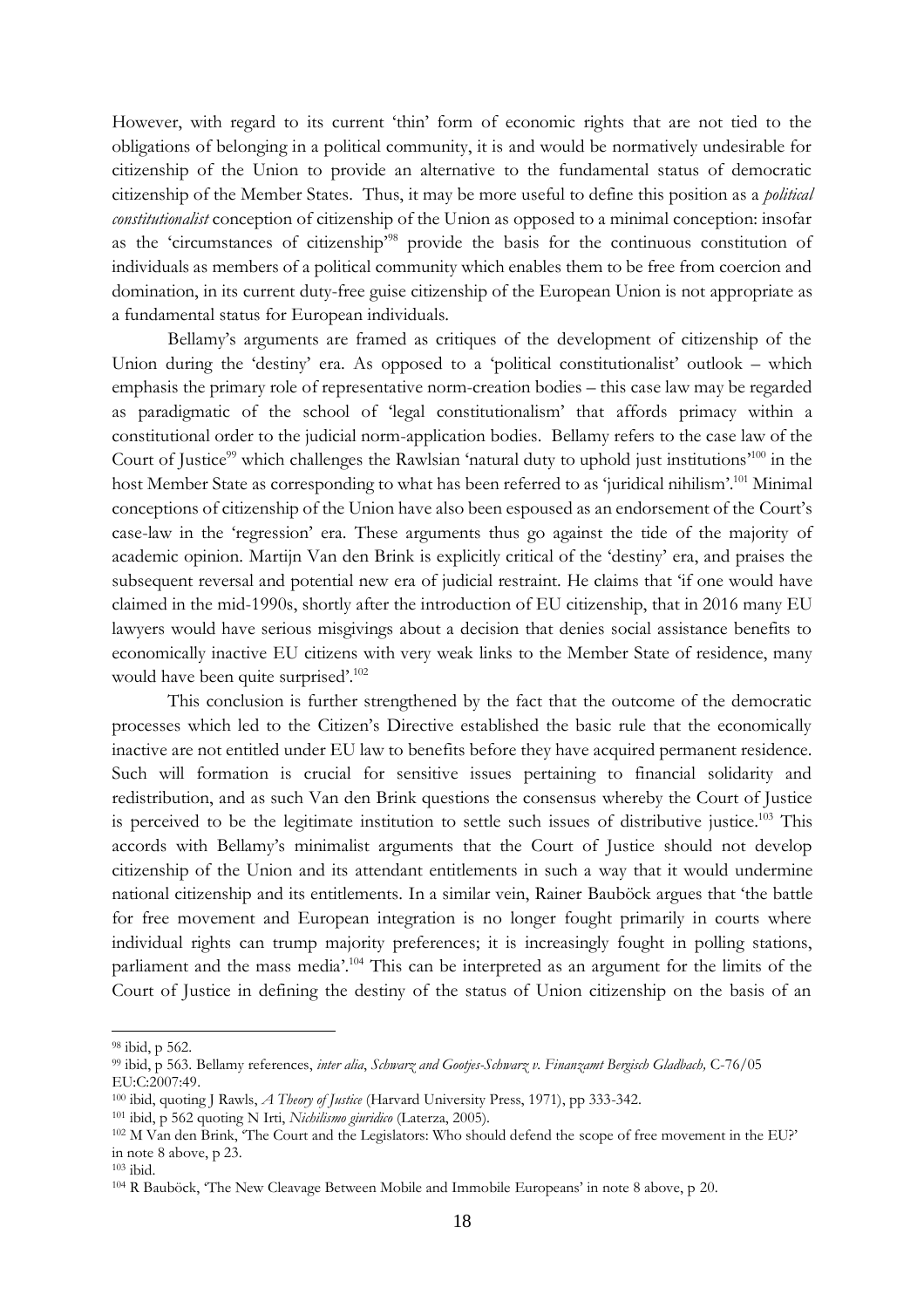expansive and maximalist *telos*. Instead, it is necessary that political consensus is formed on the definition and essence of this status. With regard to whom may legitimately participate in the formation of such political consensus, Bauböck argues that only those with a 'genuine link' to the polity in question should be included.<sup>105</sup>

Although the minimal conceptions of citizenship of the Union accurately recognise its limited scope in reality, I would assert that they downplay the symbolic and practical significance that the status has for many Europeans. Many of these scholars cite the low absolute percentage of Europeans who either make practical use of their free movement rights or feel a sense of European identity. However, this misses the point that single-figure percentages of more than 500 million individuals still add up to tens of millions of individuals – much more than the population of many modern nation-state polities. Arguably, in the modern world, these individuals are bound together by a putative form of solidarity on the basis of their shared practice and experience of physically moving beyond their Member State boundaries and attempting to integrate into another Member State society. It may be asserted that, through some form of 'comparative method' of life-practice, these individuals become bound together through a recognition of the convergence and divergence of experiences and practices within diverse societies which may ultimately enable the identification of a defined set of shared values. Although Habermas' envisaged European wide media communicative networks have not arisen, the rise of social media means that they are not necessary – many Europeans are able to establish such communicative networks for themselves in order to foster the shared values that are constructed through communicative discourse.

The position I adopt is that an incipient polity of Europeans already exists today. However, the current institutional design of citizenship of the Union, with its emphasis on tailored economic rights that are parasitic on host Member State democratic procedures, means that it is not possible for these putative European citizens to constitute themselves into a political community. Thus, the final section of this paper will consider the possibility of a middle-point between the maximalist and minimalist conceptions of European citizenship. This advocates untethering the status from nationality, thus making it a fundamental status of political existence for those who *want* it to be through the exercise of their existential freedom Crucially, however, such a proposal would neither disregard the symbolic importance of nor dispense with the practical legal and political manifestation of 'nationality'. Instead, it is proposed that the two concepts of 'citizenship' and 'nationality' should be regarded as logically separable. Whereas the former may be regarded as variable<sup>106</sup> on the basis of the exercise of existential freedom, the latter may be regarded as immutable and forming part of one's 'facticity' – the life conditions which cannot be altered and thus constrain the exercise of existential freedom. It is suggested that the recognition of such a distinction in the context of the European Union could enable the separation in practice of Member State nationality and citizenship of the European Union. This would open the door to the (re)construction of the latter as autonomous from the former by those who currently hold both statuses.

<sup>105</sup> J-T Arrighi and R Bauböck, 'A multilevel puzzle: Migrants' voting rights in national and local elections' (2016) 56 (3) *European Journal of Political Research* 619.

<sup>&</sup>lt;sup>106</sup> This recognises the historical origins and etymology of the word 'citizenship' as connected to 'city', the place of one's residence, and a place in which any individual in theory may integrate themselves regardless of whether they have been born there or not. The re-connection of the status to place will be considered tentatively in Section IV below.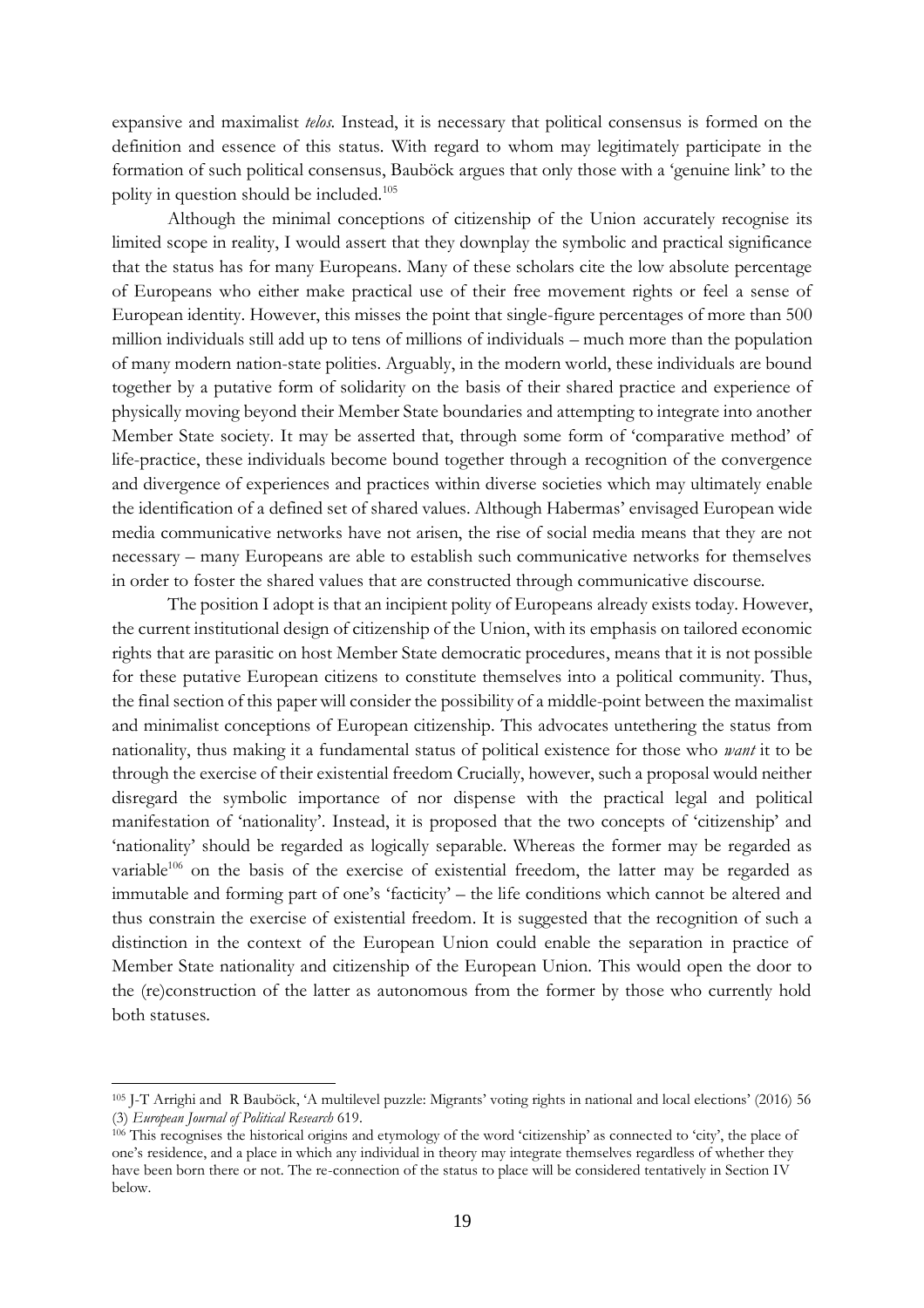## IV. AN AUTONOMOUS STATUS AS AN EXPRESSION OF CONSTITUTIVE SELF-DETERMINATION

Our response to the intermediate conclusion that citizenship of the European Union does not currently embody a fundamental status, but instead a partial entitlement to integration in a host Member State, could be to abandon the status all together. In light of the Union's recent humbled reaction to the crises, as embodied in the Commission's five scenarios for the future of Europe, such a response could accord with the scenario whereby the Union is limited to a single market.<sup>107</sup> In this scenario, the paradigm for freedom of movement would regress back to economic activity – a condition that the minimalist scholars may argue should never have been breached. However, I would argue that when evocative language such as 'citizenship' is used, it creates expectations in individuals that such a status can indeed be fundamental, holistic, and existential beyond the functionality of an internal market. Therefore, despite its current substance falling far short of the paradigmatic central cases of citizenship of nation states, to regress back from this language explicitly could expose the entire endeavour as the cynical exercise in public relations that Weiler warned it might be. The European Union, and the concept of citizenship by which individuals are the subjects and objects of its constitutional order, finds itself on a precipice. It can either retreat back to enhanced intergovernmentalism in accordance with the International Law paradigm, or it can take a leap of faith into further supranational constitutional innovation. By choosing to give substance to the status of citizenship, and most importantly to empower individuals to shape this substance, the European Union could provide these people with the existential choice to constitute themselves into a new form of polity.

The proposal for citizenship of the European Union to become an autonomous status would inevitably have to form part of a new constitutional settlement for Europe. Although, as Closa notes, Article 25 TFEU envisages the addition of new rights through the political processes currently mandated by the Treaties, the proposal here goes far beyond such a piecemeal process of reform. Instead it would necessitate a holistic re-imagining of the status. The normative foundations for such a constitutional moment are broadly aligned with Mark Dawson and Floris de Witte's argument for a new constitution for the EU. Their conceptual starting point is a commitment to self-determination because this 'offers a richer framework than the concept of democracy…as it is able to articulate the importance of the citizens' actual capacity to *affect* the economic, social and moral texture of society'.<sup>108</sup> Breaking down the concept of self-determination further, this may be regarded through an existentialist lens. It means facilitating the means by which individuals can construct their life-plans and thus determine their selves within the immutable constraints imposed by their facticity. To this end, Dawson and de Witte's proposals to provide a framework which enables the space for political contestation over substantive policy goals with resultant institutional reform and a legal order which facilitates rather than stifles such discourse are desirable. However, the crucial missing part of Dawson and de Witte's jigsaw is the creation of this collective self which would be empowered to determine its destiny. They discuss reforms to enable the European Parliament to be 'a forum for the citizen *qua* European'. <sup>109</sup> However, this '*qua*' – a capacity for individuals to act *as* citizens of Europe – is assumed to pre-exist. This is

<sup>107</sup> https://ec.europa.eu/commission/sites/beta-political/files/white\_paper\_on\_the\_future\_of\_europe\_en.pdf.

<sup>108</sup> M Dawson and F de Witte, 'From Balance to Conflict: A New Constitution for the EU' (2016) 22 (2) *European Law Journal* 204, p 205.

<sup>109</sup> ibid, p 216.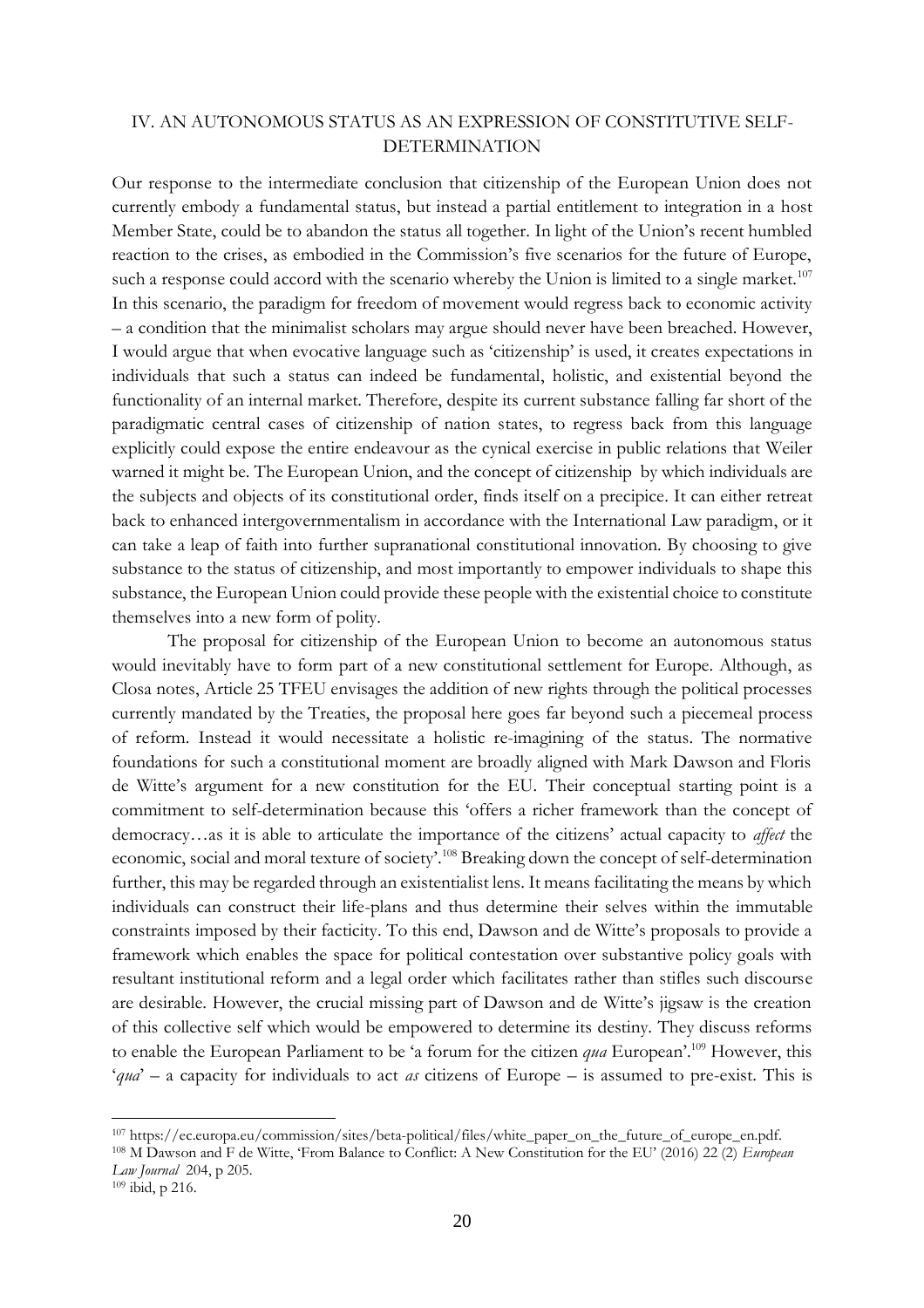because such an incipient class of Europeans who have chosen to rely upon the rights and status that they have been passively granted by the Treaties is evident. Yet this collective does not have the means to represent itself independently in the constitution and polity-building process that Dawson and de Witte envisage. Therefore, I would advocate that any new constitutional settlement for Europe must be predicated first upon enabling the incipient subjects of this constitutional order to shape their political destiny through the creation of a status that enables them to exercise *pouvoir constituant*. 110

Indeed, the fact that the pre-existing status of citizenship of the Union has only ever been supplemental to the pre-existing status of nationality of the Member States means that the creation of such a constitution for Europe could avoid the classic legitimacy dilemma posed by Hannah Arendt: '[T]hose who get together to constitute a new government are themselves unconstitutional, that is, they have no authority to do what they have set out to achieve'.<sup>111</sup> In this sense, the fact that the citizenship of the European Union as a status of political subjecthood preexists means that it may be used as a vessel for the legitimacy of the new constitutional project. The crucial feature is that the pre-existing status of nationality upon which the genesis and development of EU citizenship depends would not be extinguished by the emancipation of the latter from the former. The creation of an autonomous citizenry of Europe can also be seen to reconcile the dichotomy that Bellamy proposes between the 'choice' and the 'civic' accounts of political belonging. Bellamy outlines that 'the choice account involves the importance of our being able to choose which political community we belong to…legitimacy depends on its [political authority] being freely chosen by those subject to it'.<sup>112</sup> By contrast, 'the civic account for ensuring the legitimacy of the political authority applies even to those who have not moved or chosen but rather acquired citizenship through birth. This account rests on the political authority being under the free and equal democratic control of those subject to it'.<sup>113</sup> Bellamy argues that 'the choice and civic accounts are not incompatible, rather the choice account is parasitic on the civic account' 114 because individuals either retain their civic obligations in their home Member State after moving or acquire the obligations of their host Member States. However, providing the capacity for individuals to choose to become European citizens would turn this relationship upon its head – the civic account of obligations that individuals are subject to regardless of their individual choice on a case-to-case basis would be predicated upon an initial choice to adhere to a particular vision of a polity and the consequent construction thereof. In contrast to the philosophically anarchist choice accounts, individuals would not be free to eschew by emigrating away from the territory of the state the obligations, status, and identity that are imposed upon them by the facticity of their nationality. This original choice account would make the hitherto metaphorical notion of a social contract, which is used to retrospectively justify the imposition of political obligations, a reality for the prospective construction of a political community.

In practical terms, it is envisaged that such a choice to become a European citizen would form the initial stage of a European-wide process of constitutional consultation. This may take the

<sup>110</sup> For the theoretical puzzles concerning the concept of constituent power in relation to European integration, see M Fichera, 'Discursive Constituent Power and European Integration' at

https://papers.ssrn.com/sol3/papers.cfm?abstract\_id=3013137, the literature cited therein, and the forthcoming monograph building thereupon.

<sup>111</sup> H Arendt, *On Revolution*, (Viking Press, 1963), pp 183-184.

<sup>112</sup> See note 97 above, p 562.

<sup>113</sup> ibid, p 564.

<sup>114</sup> ibid.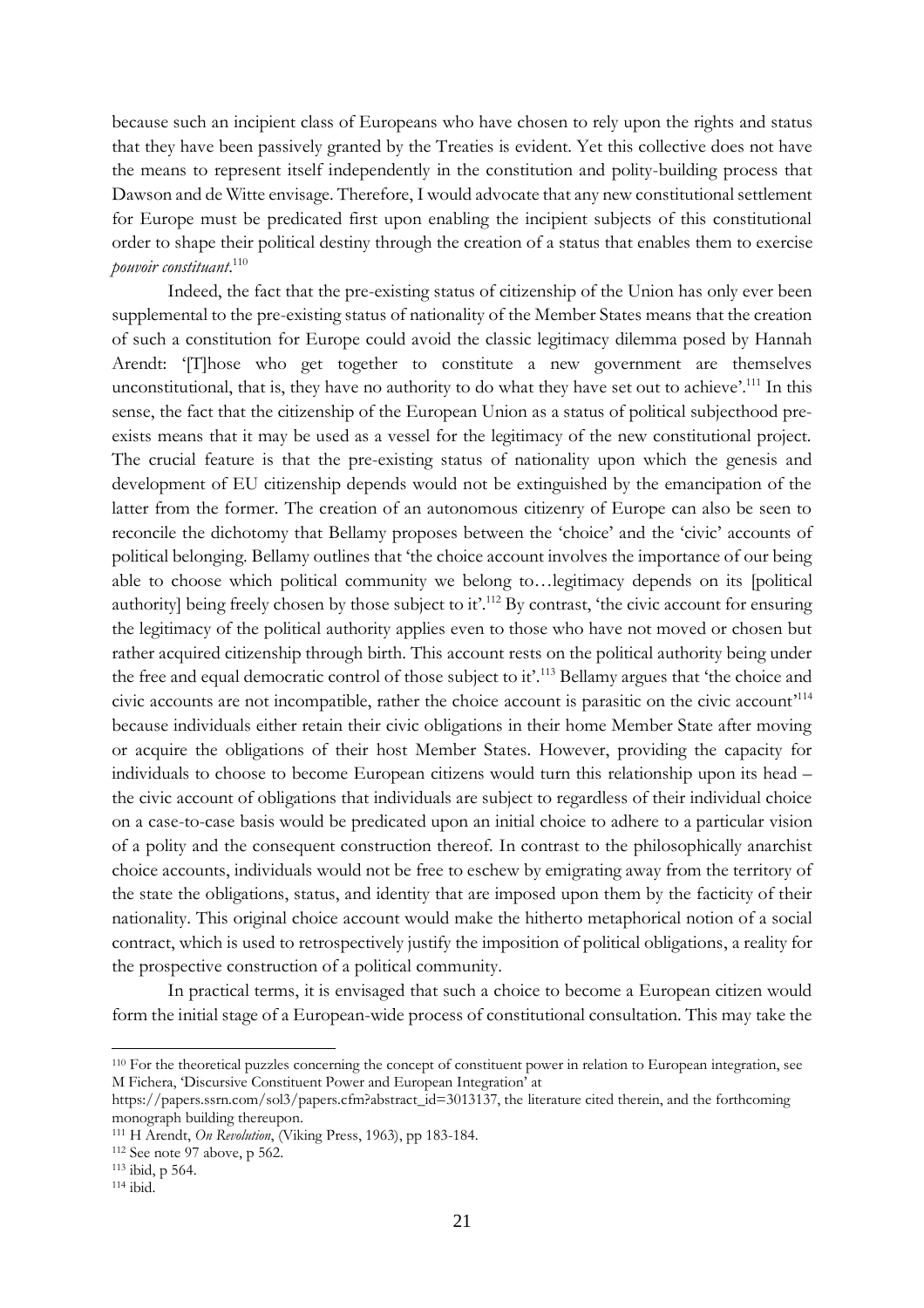form of a pan-European referendum as envisaged by Joseph Weiler already in 1998.<sup>115</sup> Alternatively, it may take the form of a representative constitutional convention or assembly. However, the representative deficiency of the intergovernmental conference on the draft Treaty establishing a Constitution for Europe must be avoided in constructing such a convention. The prevarication over whether the 2005 settlement represented a 'Constitution' or retained the international law character of 'Treaty' must also be avoided. It is suggested that the initial 'electorate' for such a decision would have to be all of those individuals who currently hold the status of citizen of the European Union by virtue of being a national of a Member State. This would be necessary to ensure the continuity whereby the legitimacy of the new status, manifested in the form of popular democratic consensus, would be a logical continuation underpinned by the legitimacy of the old status, manifested in the form of state consent to a Treaty under international law.

Although those who have exercised their free movement rights may be the most amenable to the emancipation of EU citizenship, such exercise of rights should not be a necessary condition for making the self-determinative choice to retain EU citizenship as this would constitute a form of inequality. The ideal case of the prototype European citizen would be the individual who has constructed an identity and shared solidarity as 'European' beyond the material benefits that they receive from the rights flowing from this status. However, it would be expected that certain individuals would choose to attain the status for such instrumental reasons without feeling any such attachment to the new polity. Although this phenomenon cannot be prevented if we are committed to providing a free choice to all present EU citizens, it can be mitigated through the construction of citizenship duties, such as direct taxation of income which may be used to construct financial assistance mechanisms as considered below. As Weiler observes<sup>116</sup>, these demands that the new polity asks of its members would be crucial in guaranteeing the bare minimum of solidarity to sustain a community orientated towards the flourishing of all of its members as a collective rather than citizenship being a mere instrumental status used only to secure individual preferences.

Presuming that the legal question of whether Member State withdrawal necessarily extinguishes EU citizenship does not arise again when this situation is no longer hypothetical, the limitation of the franchise to nationals of the Member States would mean that nationals of the United Kingdom would not be entitled to choose whether to acquire the new status. However, it is suggested that the wholesale extinction of the status of EU citizenship for individuals holding the nationality of a former Member State could be regarded as a learning experience and the incentive for the emancipation of the status to ensure that such a capacity for self-determination regarding political status is not removed from European individuals again. Following the initial (re)creation of European citizenship, it is suggested that those holding the status could decide upon the conditions for third country nationals – including United Kingdom nationals – to acquire citizenship. Conditions analogous to naturalisation requirements for the acquisition of nationality could be established. The most prominent of such would likely be residence in the territory of the European Union. As such, it may be argued that residence truly would become the new primary means of belonging within the new European polity.<sup>117</sup>

<sup>115</sup> See note 25 above.

<sup>116</sup> ibid.

<sup>117</sup> G Davies, 'Any Place I hang My Hat?' or: Residence is the New Nationality' (2005) 11 (1) *European Law Journal*  43.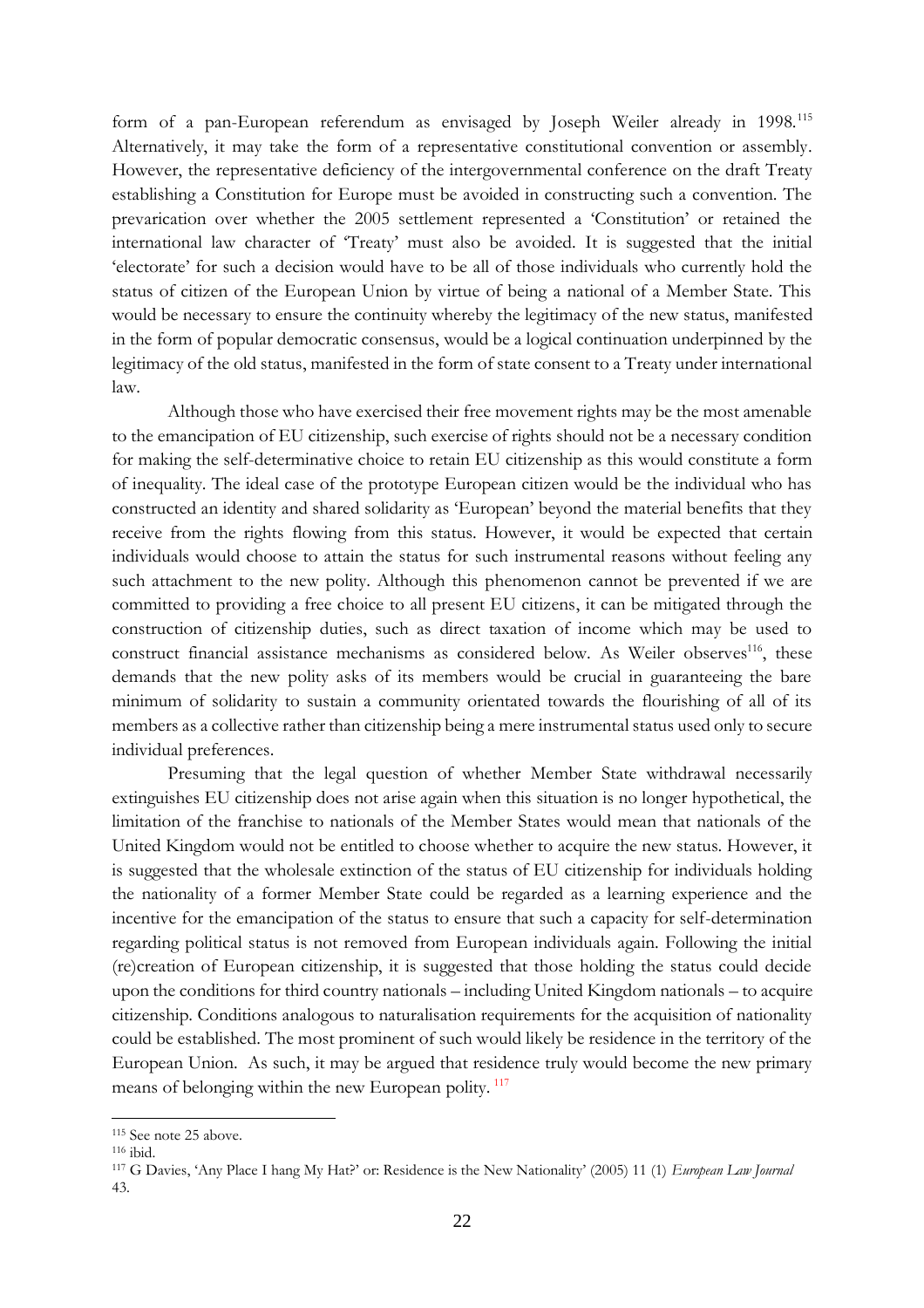Such a decision should not be seen either as entailing the creation of a federal United States of Europe that would replace the Member State polities, nor as a process of completely replacing the current Treaty based structure of the European Union. Instead, it is envisaged that European citizenship would operate in the same manner as dual-citizenship of current nation states, meaning individuals would retain the citizenship of the state in which they were born. This would in effect lead to the creation of a European polity that is insulated from the national polities and has a horizontal relationship with them as opposed to the current ambiguous supranational hierarchical relationship. Although there is not space to go into detail here, it is also submitted that such a constitutionalisation of a European citizenry could provide some form of solution to the problems of the primacy or supremacy of EU law by defining competences not on the basis of functional policy goals, but on the basis of what individuals are the objects of the legal order. The creation of this constitutional order would then enable the Member States of the European Union to continue their cooperation in a more traditional intergovernmental manner fields of competence, such as the Common Foreign and Security Policy, which may be decided to fall outside of the defined scope of the new European constitution. From this perspective, the proposal for an autonomous citizenry of the Union may be regarded as analogous to the numerous political proposals for a 'Core Europe'.<sup>118</sup> Crucially, however, the constituent subjects and legal objects of this core Europe would be individuals as opposed to states. And like the state-based Core Europe proposals, the idea would be that those who choose to become European citizens would constitute a vanguard with the choice being left open for individuals to join in the future.

Perhaps the greatest practical impact that such an autonomous form of European citizenship could have in the lives of individuals is the means it would provide to create European level mechanisms of redistribution. Academics can be preoccupied with abstract concepts such as identity, belonging, and solidarity; however, I would submit that for most individuals what is most important is whether institutions can guarantee the resources and welfare that enable them to pursue life plans with autonomy and dignity. In this regard, an autonomous European citizenry and a new constitutional process provides the means to decouple the access to social assistance for mobile citizens from domestic political processes. A situation akin to John Rawls' 'original position' <sup>119</sup> could be initiated by this constitutional moment, enabling individuals to express their voice in a collective process of will-formation regarding what forms of redistribution might be suitable for European individuals – if indeed any. This could provide the opportunity for radical experimentation with welfare mechanisms liberated from the path dependency which has seen national welfare systems become outmoded. For example, Phillipe Van Parijs' arguments for a universal basic income, to be paid to all European citizens, could be a potential model.<sup>120</sup>

In this regard, the proposal for an autonomous European citizenship could benefit people from all strata of society. The potential uncoupling of the legal rights to move to and establish oneself in another state from employment, education status, or sufficient financial means could

<https://www.socialeurope.eu/2016/07/european-union-crisis-flexible-integration-way-forward/.

<sup>118</sup> See, *inter alia*, J-C Piris, *The Future of Europe: Towards a Two-Speed EU?* (Cambridge University Press, 2012); J Habermas 'Core Europe To The Rescue: A Conversation With Jürgen Habermas About Brexit And The EU Crisis' (*Social Europe,* 12 July 2016) https://www.socialeurope.eu/2016/07/core-europe-to-the-rescue/; D Seikel, 'The European Union In Crisis – Is Flexible Integration The Way Forward?' (*Social Europe*, 22 July 2016)

<sup>119</sup> The analogy is, of course, imperfect as the 'veil of ignorance' would be impossible to replicate in reality. See note 100 above.

<sup>120</sup> P Van Parijs and Y Vanderborght, *Basic Income: A Radical Proposal for a Free Society and a Sane Economy* (Harvard Uuniversity Press, 2017).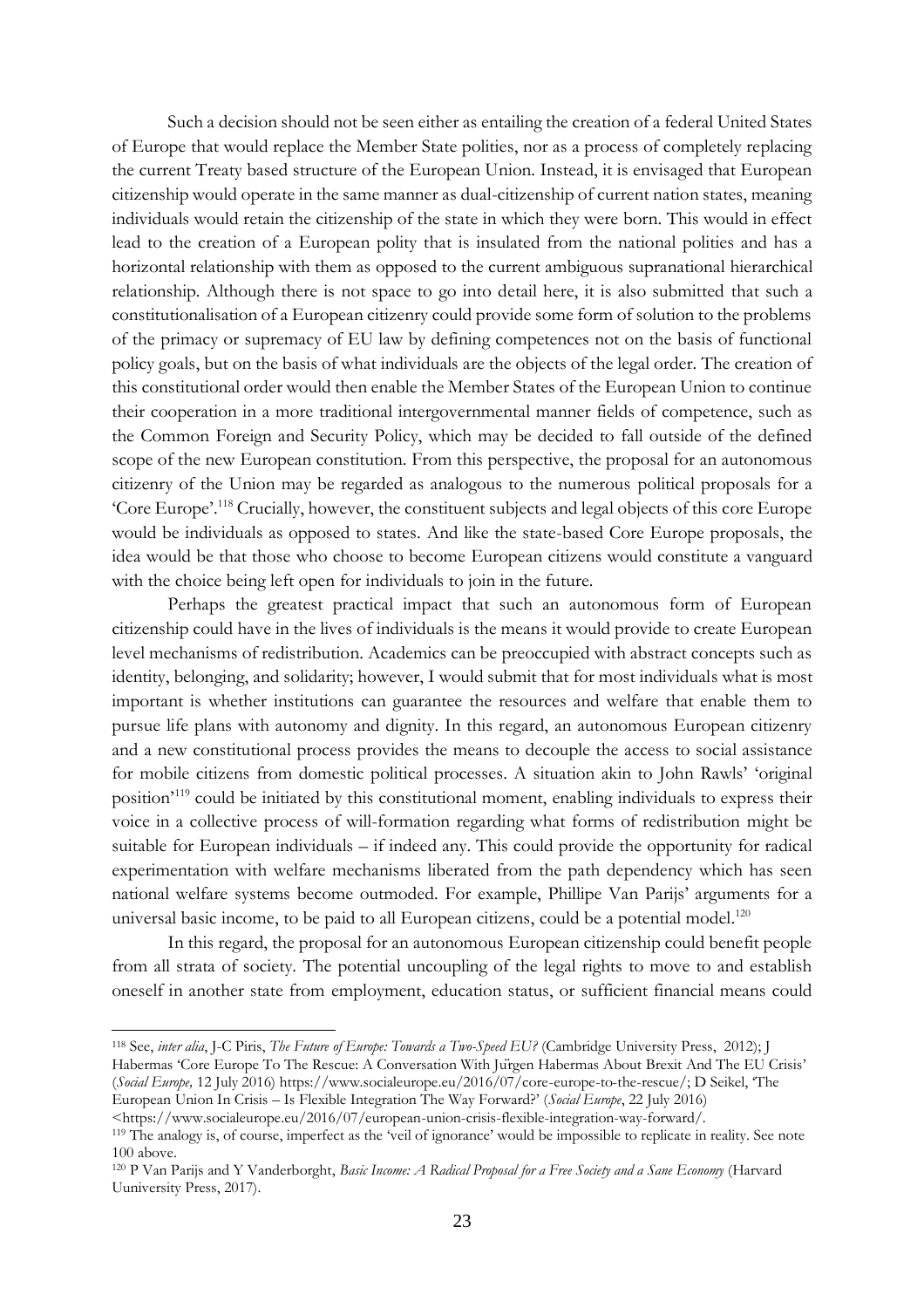alleviate the inequality of EU citizens on the basis of socioeconomic status. Furthermore, the emancipation of EU citizenship could address the current situation in which individuals can fall through the cracks of welfare entitlement in their host and home Member States due to the current paradigm of welfare 'coordination'.<sup>121</sup> The potential creation of direct financial assistance through an autonomous European welfare system could provide a safety net for individuals in the pursuit of their life plans across Europe. Importantly, the financial reserves that such individuals would draw upon would not be those generated through the thick historical social solidarity that underpins national welfare systems. These mechanisms have been a political arena for resistance against the claims of mobile EU citizens who are perceived not to have contributed to this common good. Instead, the reserves would be generated by those individuals who have chosen to contribute financially to a European welfare system on the basis of the solidarity of common values and experiences that inform the free choice to become a European citizen. This could address the academic criticisms regarding the perceived lacuna of the 'regression era', and provide the material means to fulfil the legal promise of Article 20 TFEU to allow individuals to move and reside *freely*  across the territory of the European Union. Crucially, however, if we are to retain our commitment to the self-determination of the incipient citizenry of Europe, this collective should be free to determine the mechanisms itself through democratic deliberation, or indeed to choose not to create any such means of financial assistance.

The gravest practical challenge to the proposal for an autonomous European citizenry constituting a new European constitutional polity is the question of territory, and accommodating the rights and obligations of national and European citizens within this territory. Meticulous deliberation would be required to determine aspects such as whether European citizens should pay taxes to the state of residence or to the European budget. However, I would submit that it is not impossible to disentangle these obligations, for example through companies being incorporated as European companies for the purpose of income tax, whereas taxes on real-estate and residence would be under the control of the state of residence. A radical idea for how to solve the territory problem would see the territory of the new European polity being physically constituted by a network of European cities. Such a proposal would see the concept of 'citizenship' resituated ontologically within the concept of 'city'.

The everyday life practices and experiences of individuals are congruent in European cities across nations. Although many more cultural and sociological features contribute to solidarity and common identity, it is tentatively submitted that this similarity of life practice may be generative of the cultivation of shared values between individuals in these urban centres. It is suggested that the solidarity that is founded upon such shared values may be sufficient to sustain an autonomous European society within these cities.<sup>122</sup> The political and legal governance of such a society would thus constitute a form of network polity. Such a proposal for both a radical devolution of governance to the local level and the radical expansion of communitarian belonging to the European level would overhaul the Westphalian model of state sovereignty within demarcated borders. However, I would submit that such a reformulation of political and social belonging in Europe would more accurately reflect the current cleavages of identity and values between, *inter alia*, generations and regions in the modern world.

<sup>121</sup> See note 61 above.

<sup>122</sup> For further on the construction of a European society see R Münch, *European Governmentality: The Liberal Drift of Multilevel Governance* (Routledge, 2010).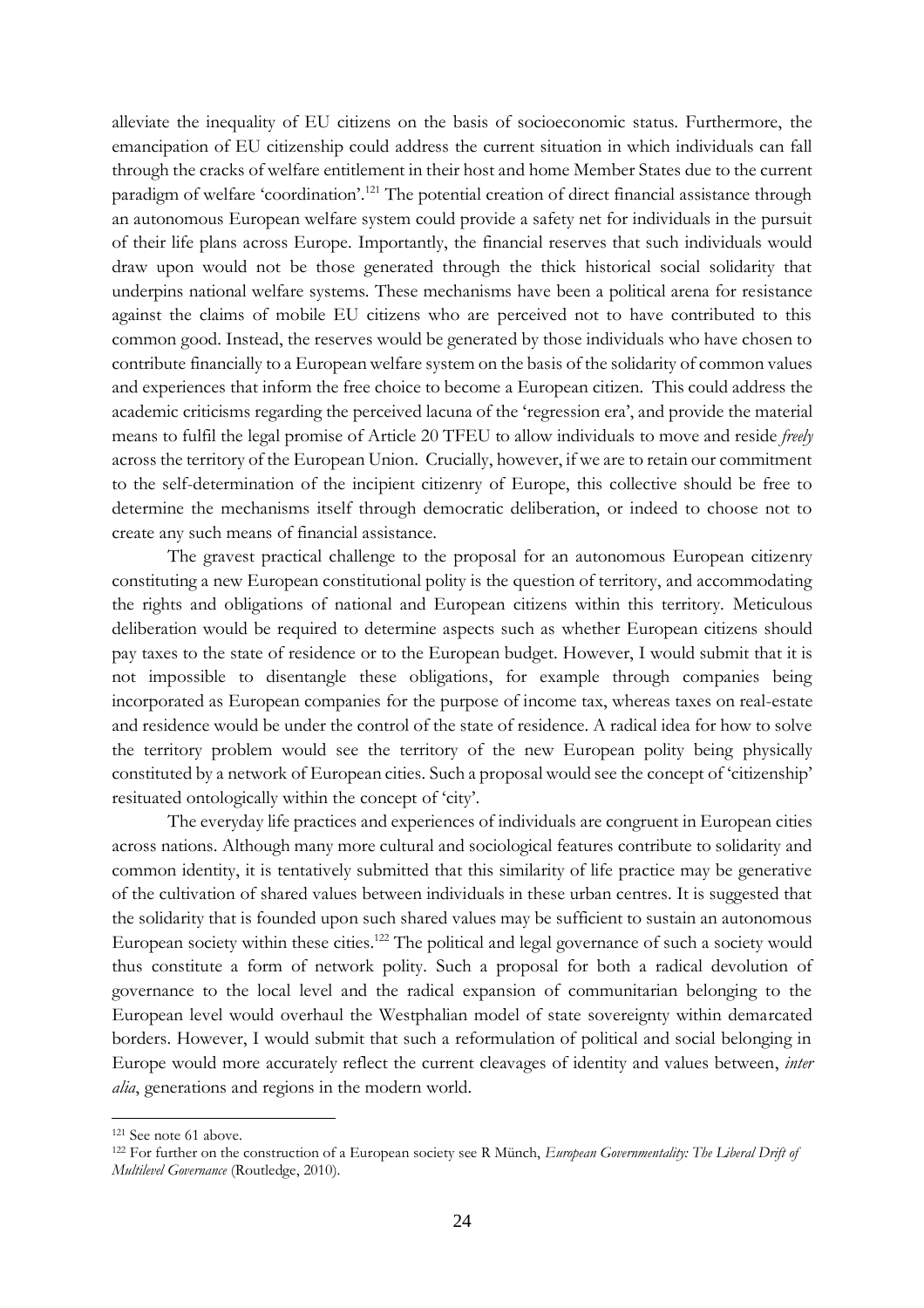Finally, the choice of the means of implementation is crucial. One may delineate three means by which an autonomous status of EU citizenship may be (re)constructed from the current regime. The first and most radical method would be the 'constitutive leap of faith' whereby every present EU citizen would be given the choice whether they wish to be citizens of Europe or not. This initial collective self-determination would set into motion the constituent process of constructing a European polity. The advantage of a dramatic break from the inertia that the European project faces would also entail the significant disadvantage in practice of the wholesale loss of legal status and rights that would face every individual who did not choose the status. In terms of practicability, it is also difficult to envisage a situation in which the Member States of the European Union acting either as the 'Masters of the Treaty' or within the institution of the European Council would mandate such a process. If such a process were to be initiated in revolutionary opposition to the current predominant constitutional actors within the European order, then one would be faced with the crisis of legitimacy delineated by Hannah Arendt and alluded to above.

The second method would be an 'incremental and complementary' proposal. The current legal form and conditions for acquisition of EU citizenship would remain as defined in Article 20 TFEU. Complementary functions, duties, and rights could then be created in accordance with the Article 25 TFEU process in order to imbue the status with further legal substance. For example, European welfare rights and duties could be established by the Council with the consent of the European Parliament to address the *problematique* perceived by scholars during the 'regression era' discussed above. Such a process could also be used to amend or reform the political rights within Article 20(2)(b) TFEU. This incremental substantiation could then be tested in practice, and only after this experience could there be consideration of 'constitutional' reform whereby Member States may be persuaded to transfer certain competence and governance functions to the level of a 'European polity'. Such transfer could be regarded as the 'constitutional moment' for the newly autonomous European citizenry, at which point those individuals who hold the status could be given the choice whether to retain or to divest themselves of the constituent status. The continuance of the incremental method of European integration would prevent a wholesale loss of the status and rights of EU citizenship for individuals who hypothetically may not choose to acquire the status. However, such a continuation would not represent the leap of faith whereby the future design of the status of citizenship and the consequent constitutional order would be within the control of those who choose to hold the status.

The third-way compromise between these two proposals would be a 'phasing out' of the conditions for acquisition of EU citizenship. Under this proposal, those who have passively acquired EU citizenship under the present regime will retain the status. However, a form of 'sunset clause' could be established either through the Article 25 TFEU procedure or if necessary through a Treaty reform whereby those born after an established date would no longer automatically acquire EU citizenship. Instead, this new generation of Europeans would be given to opportunity to choose to become citizens of Europe upon reaching adulthood. This would precipitate the opportunity to foster popular legitimacy over an extended period of gestation. The advantage of this approach is that it would prevent the 'guillotine' effect of an immediate choice for individuals either to retain or lose their status and rights. However, as opposed to the second proposal above, it would enable a more radical reform of the means of acquisition, moving from the present regime of passive acquisition to the paradigm of active self-determinative choice. Furthermore, it is suggested that this could better retain the 'duality' and 'supranationality' of the Union's